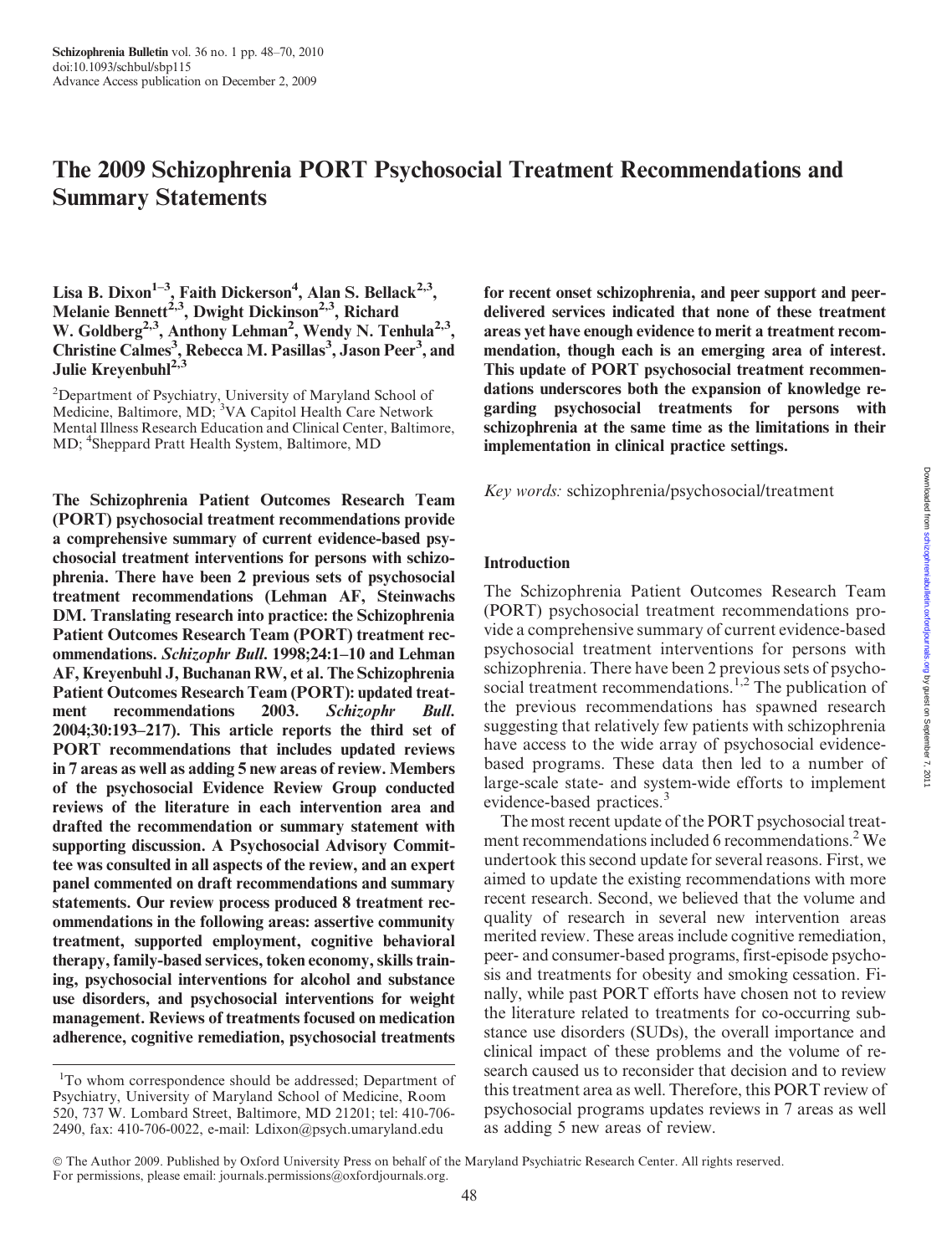For the current PORT update, we evaluated published studies to determine whether the previous PORT psychosocial treatment recommendations required revision and whether there was sufficient evidence to warrant new treatment recommendations for prespecified interventions and outcomes of interest.

#### **Methods**

Members of the psychosocial Evidence Review Group conducted reviews of the literature in each intervention area and drafted the recommendation or summary statement with supporting discussion. The selection of intervention areas to be reviewed was made in collaboration with the Psychosocial Advisory Committee. For those treatment areas that were previously reviewed, we conducted extensive electronic literature searches (MEDLINE, PsychInfo), using as search terms the names of individual treatments, treatment methods, and schizophrenia. The time period for the search was January 2002 through March 2008. We used snowballing techniques, examining the citation list of selected articles to identify any additional relevant studies. We also consulted our advisory committee and expert panel. We only reviewed articles published prior to January 2002, if they had not been reviewed in one of the previous PORT treatment recommendation publications. Our reviews of intervention areas not previously covered by the PORT extended back as far as necessary to obtain trials that qualified for inclusion. If a relevant article in that area was published after March 2008 (and up until December 2008) and appeared as if it would significantly alter the PORT evaluation of the evidence, then the article was included in the reviewed evidence base. We restricted articles to English language publications. We then reviewed the abstracts. If the study was a randomized controlled trial (RCT), and at least 50% of the participants had a schizophrenia-spectrum disorder diagnosis, ie, schizophrenia, schizoaffective disorder, or schizophreniform disorder, then the article was selected for further extraction and inclusion in the evidence basis for consideration toward a recommendation. The only exception to the requirement that the sample have at least 50% of individuals with a schizophrenia-spectrum diagnosis was in the area of SUD treatment and peer-based services as explained in the text below.

In the case of the extant PORT psychosocial treatment recommendations, the selected articles were reviewed for their potential to modify these recommendations significantly. In the case of new interventions or outcomes, there were 2 possible review results. First, the reviewed evidence could meet criteria for sufficient evidence to merit a treatment recommendation (see Kreyenbuhl et al, $4$  this issue, for a description of these criteria). Recommendations included a brief description of the treatment and its key elements, the population for which the treatment is indicated, and the outcomes produced by the treatment. We required that recommendations be supported by research that could address those fundamental requirements. Further, we required that the success of any recommended psychosocial treatment be replicated by a research group beyond the originators or creators of the intervention.

Alternatively, the evidence could be judged to be not sufficient to merit a treatment recommendation, in which case a summary statement was written that describes the intervention, describes the indication for the intervention, and provides a summary of the evidence and the important gaps in knowledge that preclude treatment recommendation status. Summary statements are structured with a statement of the importance of the problem or treatment area and strengths of the current research base, followed by a synthesis of the ways in which the research falls short of permitting a recommendation. The draft treatment recommendations and summary statements were then reviewed by the expert panel that provided written comments and also feedback at a convened meeting, and their comments were incorporated into revisions, which were rereviewed by the expert panel, and then final versions were produced.

#### Treatment Recommendations

There are 8 treatment recommendations. It is important to note that all the psychosocial treatment recommendations are intended as adjunctive to pharmacotherapy for which the treatment recommendations are presented in the companion manuscript (Buchanan et al). Recommendations that were introduced in previous PORT efforts and updated with minor changes are presented first. These are followed by the recommendations that either involved substantial changes from previous versions or that are in new areas. The final section presents summary statements for intervention areas that have not yet met the standard for a recommendation.

#### Assertive Community Treatment

Recommendation. Systems of care serving persons with schizophrenia should include a program of assertive community treatment (ACT). This intervention should be provided to individuals who are at risk for repeated hospitalizations or have recent homelessness. The key elements of ACT include a multidisciplinary team including a medication prescriber, a shared caseload among team members, direct service provision by team members, a high frequency of patient contact, low patient-to-staff ratios, and outreach to patients in the community. ACT has been found to significantly reduce hospitalizations and homelessness among individuals with schizophrenia.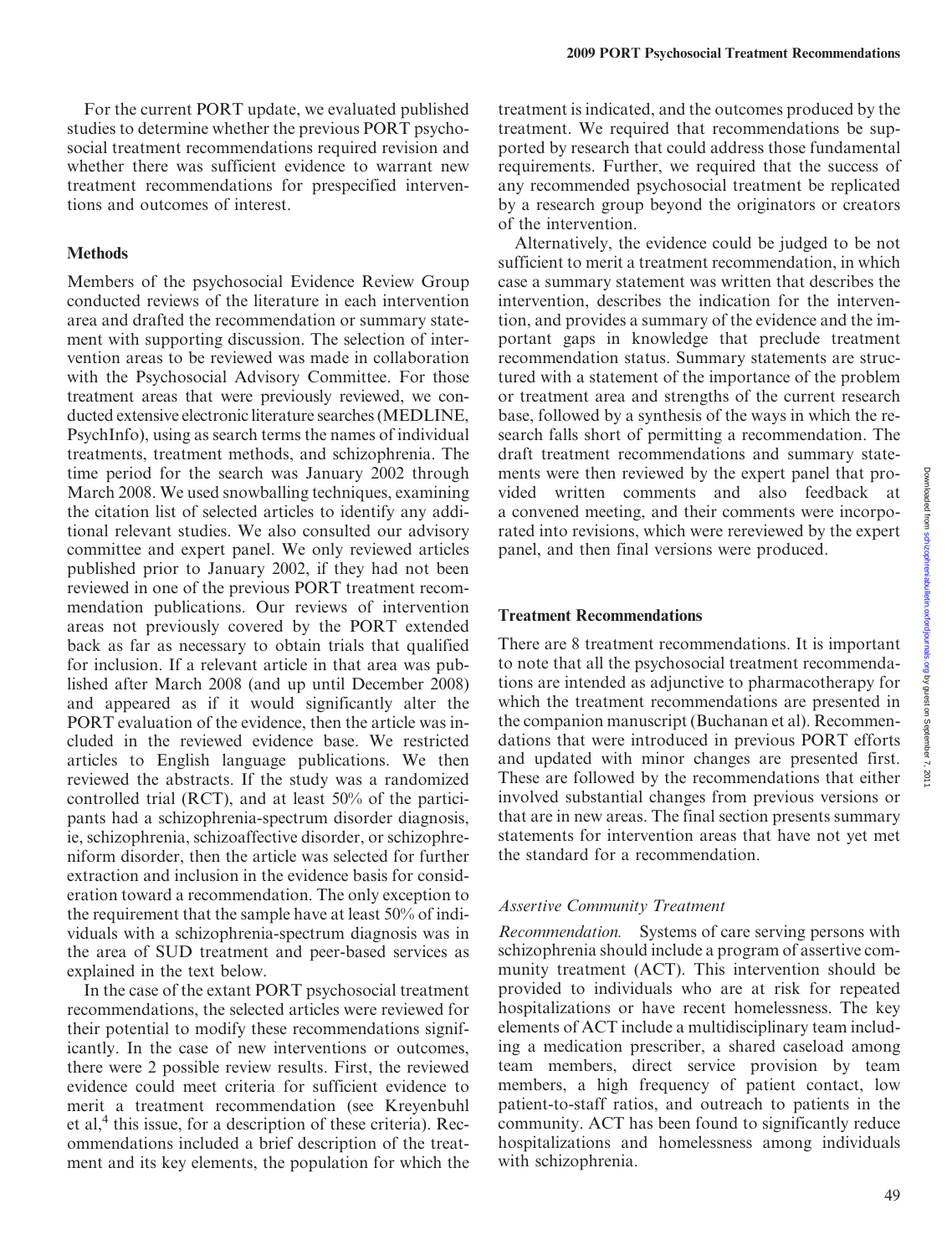Evidence Summary. Persons with disabling schizophrenia who are at risk for discontinuation of treatment or for repeated crises require an array of clinical, rehabilitation, and social services to address their needs. Coordination, integration, and continuity of services among providers over time can be substantially enhanced through ACT. ACT programs emphasize patients' strengths in adapting to community life (vs focusing on psychopathology); provide support and consultation to patients' natural support networks—families, employers, friends and peers, and community agencies; and provide assertive outreach to assure that patients remain in the treatment program. Medication adherence is also emphasized, as well as ready access to a prescriber. Results of RCTs have most consistently found that ACT contributes to lower rates of hospitalization and homelessness relative to standard care. $5\frac{5}{7}$  Specifically, controlled studies have shown the efficacy of ACT in reducing the number of days hospitalized relative to standard care. $8-18$  In turn, individuals assigned to the ACT condition used fewer emergency services and more outpatient services, including financial and housing assistance, relative to individuals in the control conditions.13,14,16,19,23

A few studies also found that individuals assigned to the ACT condition reported decreased symptomatology,<sup>17,20,22,24,25</sup> increased medication adherence,<sup>10,17</sup> more contact with the treatment team,<sup>23,26</sup> more days in stable community housing,  $7,12,13,17,19,21,25$  and greater satisfaction with treatment among patients and their family members relative to the control condition.<sup>9,18-20</sup> However, not all studies have shown these benefits, and the effectiveness of ACT outside of the United States is questionable.27,28 ACT interventions with higher fidelity to the ACT model have been shown to result in stronger outcomes, with the exception of strict adherence to the low staff-to-patient ratios, which may be a somewhat more flexible criterion.<sup>29,30</sup> ACT interventions also appear to be most successful among populations with high rates of hospitalization.<sup>29</sup>

Since the last Schizophrenia PORT review, investigations examining ACT have continued to support its efficacy in decreasing homelessness and improving housing stability.<sup>7,21</sup> A meta-analysis by Coldwell and Bender<sup>6</sup> including the results of 6 randomized trials found that ACT was associated with a 37% greater reduction in homelessness relative to standard community care. These results are consistent with a review by Nelson et  $al<sup>31</sup>$  suggesting that involvement in ACT led to greater improvements in housing stability compared with standard care.

Research has also extended ACT to other subpopulations and clinical outcomes, including employment, substance use, and forensic populations. In some cases, this has involved adding a specialized focus to ACT teams, such as supported employment workers and clinicians who are trained to deal with individuals who are diagnosed with co-occurring SUDs. The lack of dismantling studies prevents us from attributing positive outcomes to ACT specifically. With respect to employment, studies vary in terms of their inclusion of employment specialists, the primary research questions being asked, and the nature of the comparison condition. That considered, studies found that individuals randomized to the ACT condition were significantly more likely to have had paid employment,  $32$  to be working in competitive employment,<sup>33,34</sup> and to have worked in the previous 6 months relative to those in the standard care condition.<sup>35</sup> Furthermore, individuals in the ACT condition were rated as performing more effectively in their work role<sup>36</sup> and were employed for longer periods of time<sup>33</sup> relative to individuals in the standard care condition. One randomized trial found no benefit of ACT in employment outcomes.25 Overall, the heterogeneity of research designs and models precludes a specific recommendation for ACT in relation to employment outcomes.

A handful of studies have examined the efficacy of ACT as an integrated treatment for individuals with serious mental illness and  $\text{SUBs}$ <sup>21,37,38</sup> Although the study by Drake and colleagues found evidence that individuals involved in ACT reported decreased substance use on some measures relative to individuals in the control condition, 2 recent investigations tested an enhanced form of ACT that included ACT staff with expertise in treating substance use and did not find evidence that these enhancements were associated with superior outcomes for substance abuse.<sup>21,37,38</sup> Specifically, Essock et al<sup>38</sup> compared the enhanced ACT condition with an intense clinical case management program that also had dual diagnosis expertise and did not find evidence for differences across groups on substance abuse outcomes. Likewise, Morse et al<sup>21</sup> compared ACT with substance abuse expertise (so-called integrated ACT) with ACT alone and with standard care and also failed to find differences in substance use across conditions. However, Morse et  $al<sup>21</sup>$ found that individuals in both ACT conditions reported more days in stable housing relative to individuals in standard care. Notably, Essock et al<sup>38</sup> found that ACT was superior to intensive case management in reducing hospitalization at 1 of 2 sites that had higher rates of institutionalization prior to the study. The specificity of ACT to reduce substance use, even when supplemented by dual diagnosis expertise, is not clear relative to other types of integrated treatments. However, ACT may contribute to other positive outcomes, including improved housing and reduction of hospitalization.

ACT has recently been adapted for forensic populations with the goal of reducing recidivism and promoting engagement in treatment. Modifications to ACT include the addition of a probation officer to the treatment team and, in some cases, the addition of residential housing and addiction treatment services. Evidence for the effectiveness of ACT among individuals with mental illness who also have a criminal background remains mixed,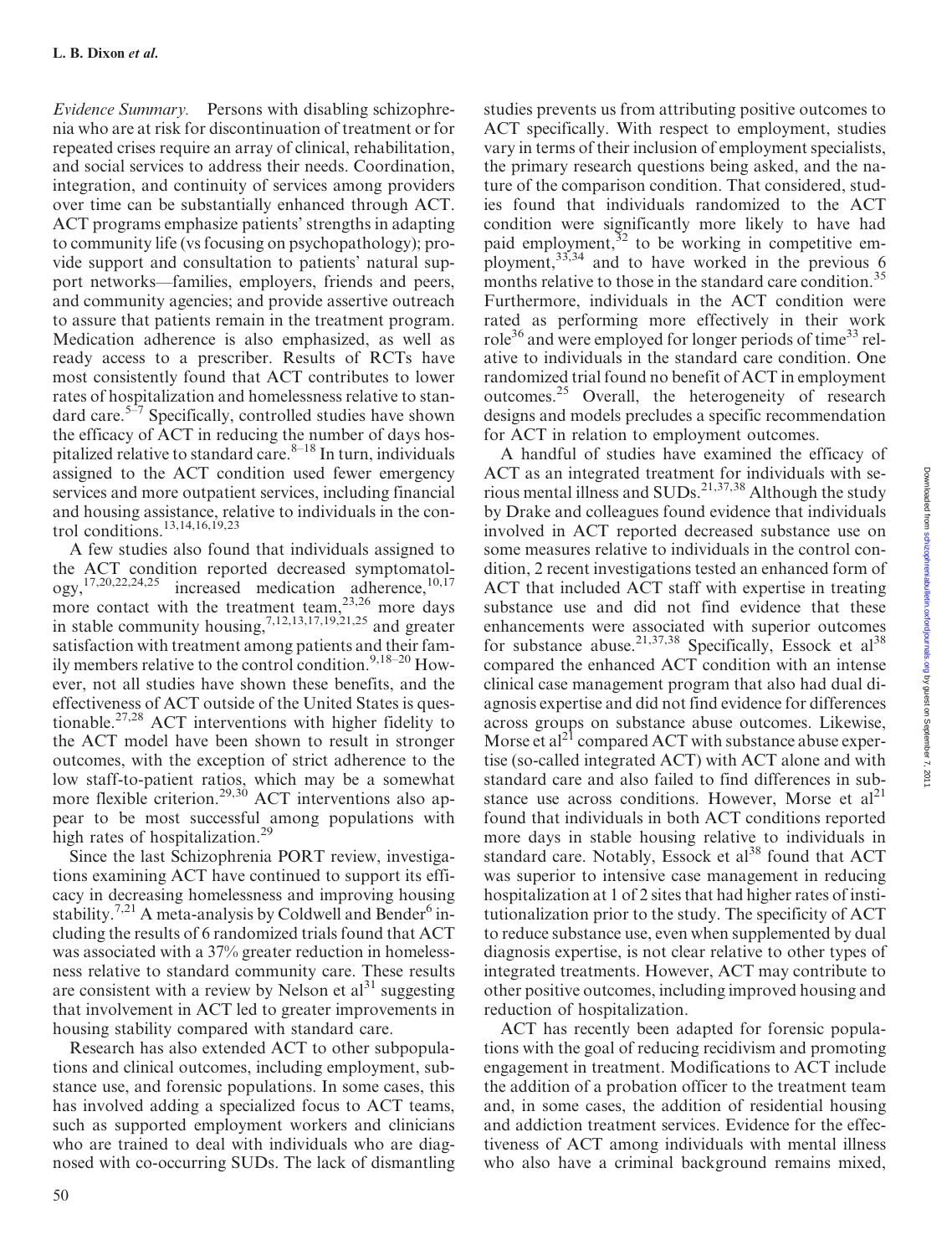with limited evidence for reduced arrests and days spent in hospital or jail, as well as reduced rates of substance use.<sup>39,40</sup> Nonetheless, heterogeneity of these ACT adaptations and high levels of study attrition preclude a recommendation for ACT among forensic, mentally ill populations.41

#### Supported Employment

Recommendation. Any person with schizophrenia who has the goal of employment should be offered supported employment to assist them in both obtaining and maintaining competitive employment. The key elements of supported employment include individually tailored job development, rapid job search, availability of ongoing job supports, and integration of vocational and mental health services.

Evidence Summary. RCTs have consistently demonstrated the effectiveness of supported employment in helping persons with schizophrenia to achieve competitive employment, work more hours, and earn more wages than persons who did not receive supported employment.  $32,42-54$  In most of these studies, among those who received integrated supported employment and psychiatric services, 50% ormore persons obtained competitive employment at some point during the study followup period. Outcomes relating to the amount of hours worked and wages earned were also found to be superior among those receiving supported employment in comparison to those receiving traditional vocational services.32,33,42–45,47,48,50,53

Studies of supported employment have been carried out in a wide range of socioeconomic and cultural contexts in the United States as well as other countries, eg, Burns et al,  $^{53}$  Latimer et al,  $^{55}$  and Kin Wong et al.  $^{56}$  Because there is no evidence that engagement in supported employment leads to increased stress, exacerbation of symptoms, or other negative clinical outcomes, 33,42,44 supported employment should be offered to any person with schizophrenia who expresses an interest in working.

The major components of supported employment are competitive employment in the community, rapid search for a job rather than prolonged preemployment preparation, integration of employment and mental health services, an emphasis on client preference and choice regarding jobs, and the availability of ongoing job supports. There is clear evidence that employment outcomes are better when there is greater fidelity to the supported employment model (ie, more of these components are in place), eg, Becker et al,<sup>57</sup> Becker et al,<sup>58</sup> Catty et al,<sup>59</sup> and Mcgrew et al.<sup>60</sup> While greater integration of mental health services and vocational services is associated with better outcomes,  $54$  the individual effectiveness of the other elements of supported employment has not been demonstrated. Thus, it is recommended that supported employment programs make every effort to incorporate all aspects of this treatment model.

Despite firm evidence for supported employment as compared with other approaches to vocational rehabilitation, long-term job retention and economic self-sufficiency have not been clearly demonstrated by supported employment.<sup>48,49,54</sup> To address these limitations, there has been increased interest in studying methods for enhancing outcomes by augmenting vocational services with interventions such as cognitive remediation,<sup>61,62</sup> social skills training,<sup>63,64</sup> and cognitive behavioral therapy (CBT).<sup>65,66</sup>

#### Skills Training

Recommendation. Individuals with schizophrenia who have deficits in skills that are needed for everyday activities should be offered skills training in order to improve social interactions, independent living, and other outcomes that have clear relevance to community functioning. Skills training programs vary widely in content but typically include a focus on interpersonal skills and share several key elements, including behaviorally based instruction, role modeling, rehearsal, corrective feedback, and positive reinforcement. Skills training provided in clinic-based settings should be supplemented with strategies for ensuring adequate practice in applying skills in an individual's day-to-day environment.

Evidence Summary. Substantial evidence indicates that people with schizophrenia can learn a variety of interpersonal and everyday living skills when provided with structured behavioral training that is focused on clearly defined activities, situations, and problems. $66-69$  As indicated in a recent review, social skills training produces significant effects (effect size  $= 0.52$ ) on proximal measures of skill, ie, as evidenced in role-play tests, as well as more distal measures of community functioning.<sup>69</sup> Evidence is weak or mixed regarding the indirect effects of skills training on relapse or ratings of symptoms and general psychopathology, especially in more rigorous studies. Several studies have reported retention of trained skills over periods up to 1 year<sup>70–73</sup>; however, the number of studies that include follow-up data is too small to draw confident conclusions regarding durability of effects, and further research is needed.<sup>69</sup> Skills training techniques have proven adaptable to a range of content areas including work place interpersonal skills<sup>63,64</sup> and drug refusal skills.<sup>74</sup> More recently, the techniques have been adapted for people of different ethnic and cultural backgrounds with good effect.<sup>75-78</sup>

Investigators continue to search for ways to encourage the generalization of newly learned behavioral skills by people with schizophrenia to their everyday environments. Traditionally, assigned ''homework'' was used to address this critical goal, but it was often unclear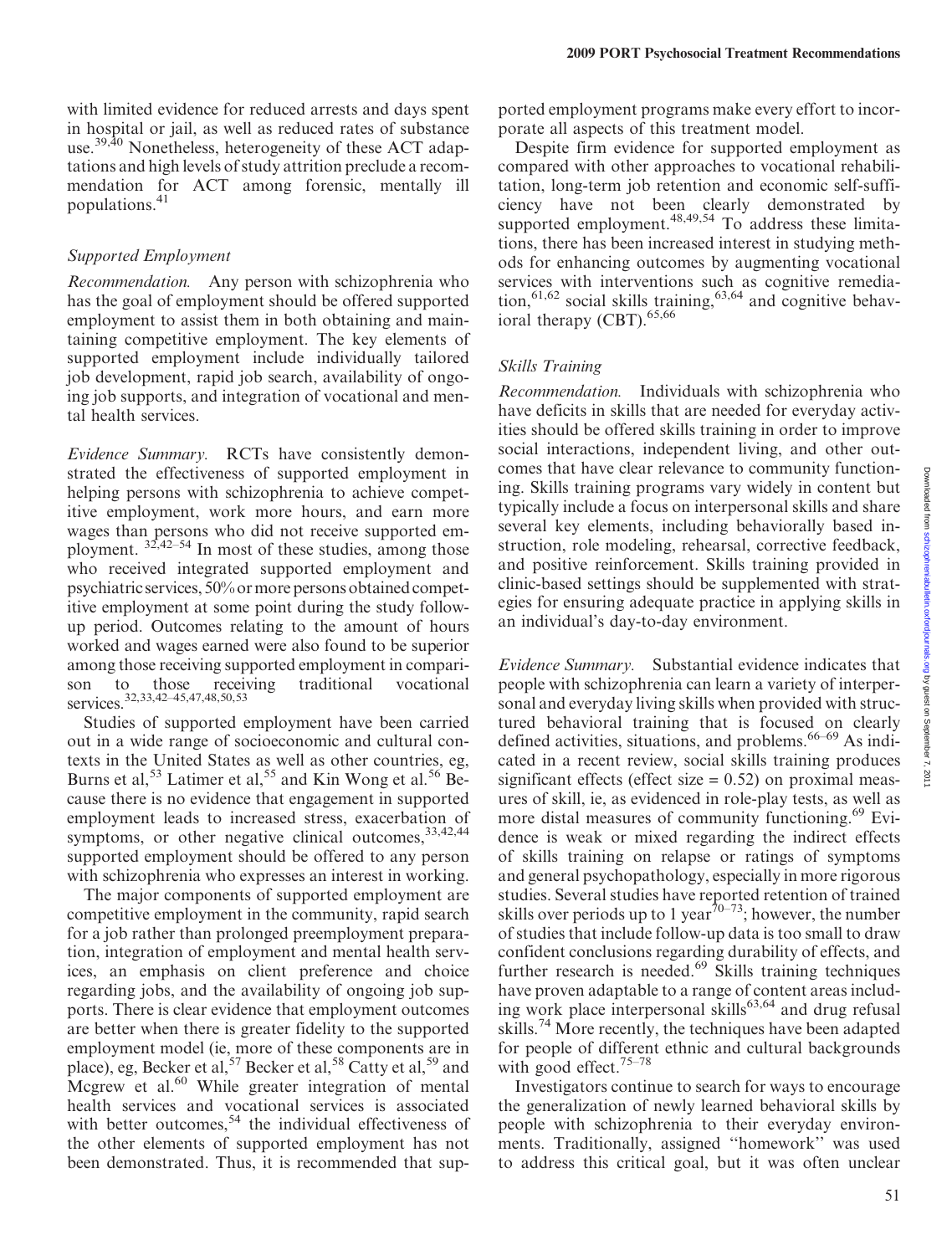whether skills training participants completed homework as intended. Programs that directly facilitate the application of trained skills in everyday environments are more likely than traditional homework to support desired generalization.78,79 Emerging strategies in this regard include incorporating trainer-guided community-based practice into skills training<sup>79</sup> and enlisting and training family members as ''generalization agents'' to participate in skills training efforts is an emerging strategy in this regard.<sup>75</sup>

Recognizing that the broad disability associated with schizophrenia cannot be addressed with a single focused intervention, skills training is often provided as one component of an integrated intervention, eg, see Petersen et al.<sup>81</sup> In addition to pharmacotherapy, several other psychosocial components have been combined with skills training, such as family interventions<sup>75,77</sup> and CBT.<sup>82</sup> Key elements of skills training have also been incorporated into recently developed recovery focused interventions. Useful tools for teaching skills training include trainers' materials,<sup>83</sup> as well as demonstration videos and workbooks for participants.<sup>84</sup>

# Cognitive Behavioral Therapy

Recommendation. Persons with schizophrenia who have persistent psychotic symptoms while receiving adequate pharmacotherapy should be offered adjunctive cognitive behaviorally oriented psychotherapy to reduce the severity of symptoms. The therapy may be provided in either a group or an individual format and should be approximately 4–9 months in duration. The key elements of this intervention include the collaborative identification of target problems or symptoms and the development of specific cognitive and behavioral strategies to cope with these problems or symptoms.

Evidence Summary. Controlled studies of CBT with individuals with schizophrenia who have persistent psychotic symptoms despite adequate pharmacotherapy have shown benefits in reducing the severity of delusions,  $85,86$  hallucinations,  $87,88$  positive symptoms,  $88-91$ negative symptoms,  $88,89,92-97$  and overall symptoms $90,92,94,98-102$  and in improving social functioning.89,95,103–105 These conclusions are largely consistent with the results of recent meta-analyses.<sup>106–108</sup> However, some studies have not found CBT to improve patient outcomes in these domains including hallucinations,<sup>105</sup> positive symptoms,  $109-112$  negative symptoms,  $109-112$  and social functioning.<sup>98,109,110</sup> The effects of CBT on depression, suicidality, hopelessness, illness insight, relapse, and rehospitalization have not been clearly established with only a small number of studies examining these outcomes.94,97,101–103,109,110,112–114 The benefits of CBT for patients with recent onset schizophrenia have also not been clearly established.<sup>106,115–118</sup> There is also no

consistent evidence about the benefits of CBT for patients who are not recent onset and who are experiencing an acute exacerbation of psychotic symptoms.<sup>95,112,119</sup>

Methodological issues found in the body of studies of CBT for schizophrenia that may influence study results include whether or not raters are masked to treatment condition.108 Another issue is the extent to which studies use an active psychotherapy comparison that controls for therapy time and for nonspecific effects.<sup>106,120</sup> Distress about symptoms has been used to select patients for CBT in some studies; this feature may be associated with greater responsiveness to the intervention.  $86,87,92$ Another issue in the body of CBT studies reviewed here is that the most of these studies were performed outside of the United States, most in the United Kingdom; while there is no evidence that persons with schizophrenia in the United States respond differently to this approach than do patients in other developed countries, more studies are needed of this treatment in US healthcare settings.

CBTs include a range of therapeutic approaches that vary in their specific treatment elements. For example, in some CBT psychotherapies, the therapist and the patient determine the psychological precipitants of the patient's illness and develop a normalizing rationale as a first step in the therapeutic process.<sup>92</sup> Other CBT psychotherapies do not address the psychological origins of the illness but focus exclusively on cognitive and behavioral strategies combined with social skills training.<sup>103</sup> All CBT psychotherapy approaches include a focus on the patient's view of symptom or problems and the development of more rational or adaptive coping responses. Both individual and group formats have been used to deliver CBT psychotherapy and seem to have similar benefit.<sup>108</sup> The intensity and duration of the therapies that have been studied vary from 6 to more than 50 sessions; weekly or biweekly sessions over a treatment period of 4–9 months is the most typical treatment duration.

# Token Economy Interventions

Recommendation. Systems of care that deliver longterm inpatient or residential care should provide a behavioral intervention based on social learning principles for patients in these settings in order to improve their personal hygiene, social interactions, and other adaptive behaviors. The key elements of this intervention, often referred to as a token economy, are contingent positive reinforcement for clearly defined target behaviors, an individualized treatment approach, and the avoidance of punishing consequences. The intervention should be delivered in the context of a safe treatment environment that provides patient access to basic amenities, evidence-based pharmacological treatment, and the full range of other recommended psychosocial interventions.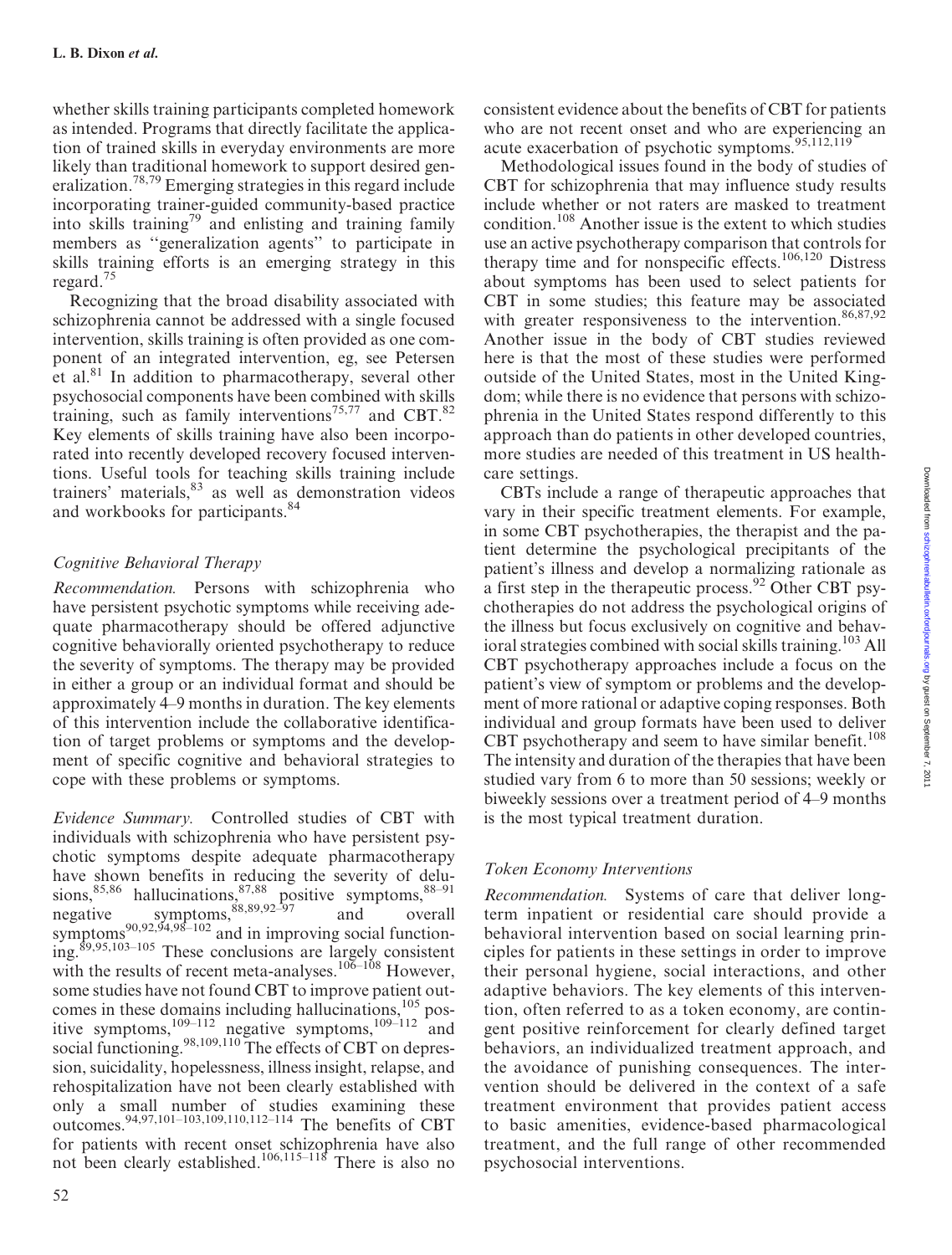Evidence Summary. Based on social learning principles, the token economy constitutes the most extensively researched type of social learning program. A token economy is a comprehensive behavioral program for a group of patients in which immediate positive reinforcement is provided in the form of tokens or points for the performance of specified target behaviors; tokens or points may be exchanged at a later time for individually selected reinforcers.

The results of randomized controlled studies indicate that behavioral token economy programs, based on social learning principles, are effective in increasing the adaptive behaviors of patients with schizophrenia in hospital and residential treatment settings such as personal hygiene, social interactions, and hospital-based work  $t$ asks<sup>121–126</sup> though not all trials found a clear benefit of the token economy program.<sup>127,128</sup> The results of controlled studies that were not randomized trials also support the benefits of the token economy intervention.<sup>129–132</sup> A limitation of the research evidence is that with the exception of 2 trials,  $126,132$  these studies were performed more than 25 years ago when diagnostic practices, treatment conditions, and research methodology differed from current standards. One recent quasiexperimental study was performed in a private hospital inpatient program with persistently ill long-stay schizophrenia patients.133 In this uncontrolled evaluation study, initiation of contingent reinforcement as part of a point-and-token system in this hospital program was associated with significant changes including a reduction in episodes of seclusion and restraint and an increase in activities of daily living and in treatment compliance. The existing research literature does not establish the extent to which patient gains in a token economy in a hospital or residential setting transfer or generalize when the patient transitions to a less restrictive setting. The existing literature also does not address the extent to which social learning approaches may benefit patients who are receiving other evidence-based psychosocial and pharmacological interventions<sup>134–136</sup> although the study by Silverstein et al $1^{133}$  is suggestive in this regard. Behavioral interventions based on social learning principles that are developed for specific problem behaviors and that are less comprehensive than the token economy may also be effective; such interventions may also be applied in noninstitutional or in short-stay settings.<sup>137,138</sup>

Implementation of a token economy or related behavioral program should take into account practitioner attitudes and possible misconceptions of the token economy and the principles of social learning on which it is based. $13$ 

# Family-Based Services

Recommendation. Persons with schizophrenia who have ongoing contact with their families, including relatives and significant others, should be offered a family intervention that lasts at least 6–9 months. Interventions that last 6–9 months have been found to significantly reduce rates of relapse and rehospitalization. Though not as consistently observed, research has found other benefits for patients and families, such as increased medication adherence, reduced psychiatric symptoms, and reduced levels of perceived stress for patients. Family members have also been found to have lower levels of burden and distress and improved family relationships. Key elements of effective family interventions include illness education, crisis intervention, emotional support, and training in how to cope with illness symptoms and related problems. The selection of a family intervention should be guided by collaborative decision making among the patient, family, and clinician. In addition, a family intervention that is shorter than 6 months but that is at least 4 sessions in length should be offered to persons with schizophrenia who have ongoing contact with their families, including relatives and significant others, and for whom a longer intervention is not feasible or acceptable. Characteristics of the briefer interventions include education, training, and support. Possible benefits for patients include reduced psychiatric symptoms, improved treatment adherence, improved functional and vocational status, and greater satisfaction with treatment. Positive family outcomes include reduced family burden and increased satisfaction with family relationships.

Evidence Summary. Research demonstrating the effectiveness of family psychoeducation for individuals with schizophrenia dates back to the late 1970s and 1980s and was reflected in the first set of PORT recommendations.<sup>1</sup> Here, we reconsider the issue of the specificity of the value of extended family psychoeducation for specific subgroups, namely, individuals who have no recent hospitalization or exacerbation of illness.

Most investigations focused on family psychoeducation interventions that were 6 months or longer and included individuals who had a recent illness exacerbation. These studies demonstrated lower rates of relapse and rehospitalization among individuals receiving family psychoeducation relative to those in the control condition.<sup>139–147</sup> Meta-analyses support the conclusion that a longer family intervention (ie, an intervention lasting 6–9 months or longer) is necessary to significantly reduce rates of relapse and rehospitalization relative to a control condition.<sup>68,148–150</sup> Family psychoeducation interventions that are 6 months or longer have also been shown to contribute to other positive patient and family outcomes among individuals who have had a recent illness exacerbation. Specifically, individuals who received family psychoeducation reported improved treatment adherence,<sup>151</sup> lower levels of perceived stress,<sup>152</sup> and better vocational outcomes<sup>144</sup> relative to individuals in the control condition. In terms of family member outcomes,

from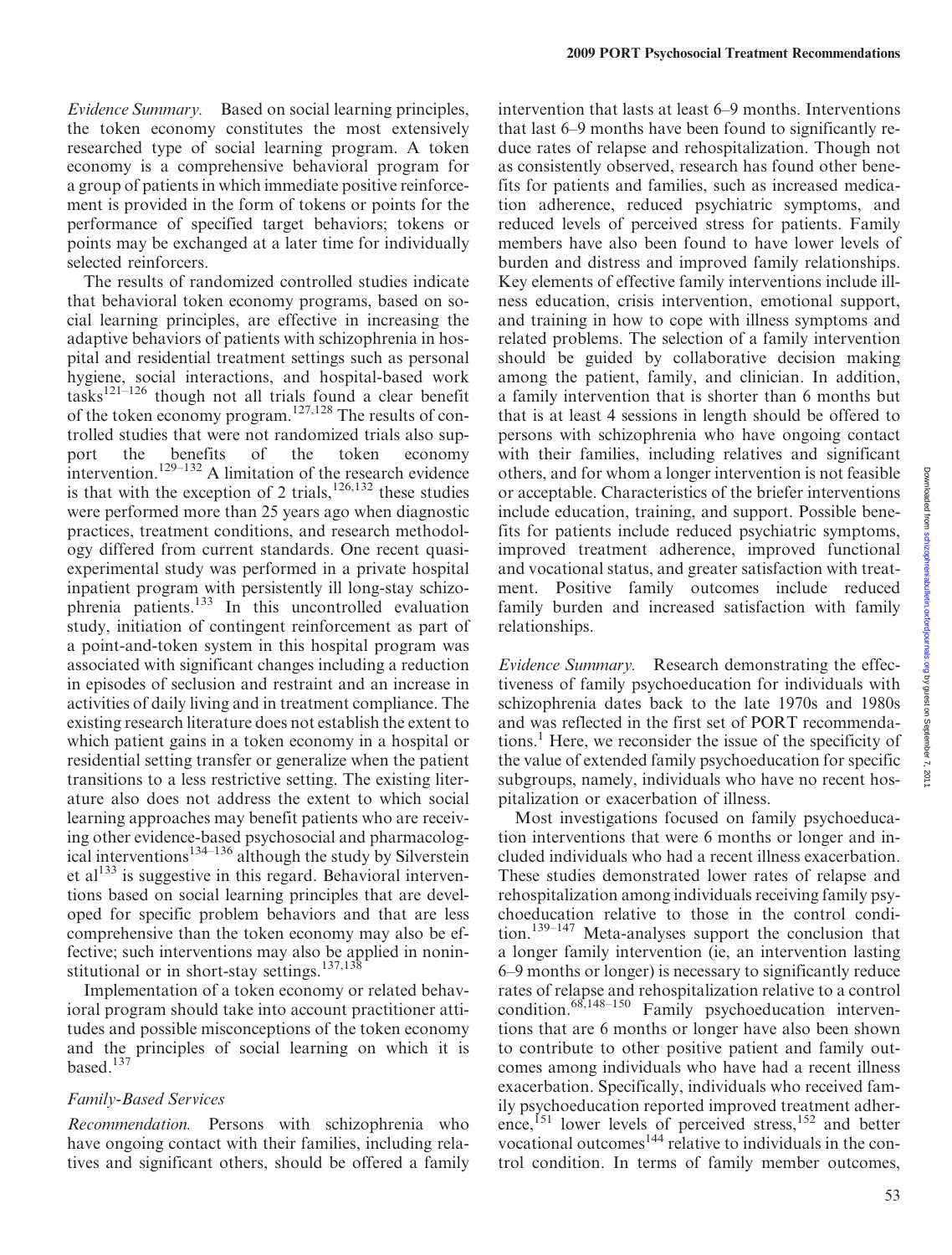family members of individuals who received family psychoeducation reported lower levels of burden and dis-<br>tress<sup>141,144</sup> and improved family relationships<sup>152</sup> and improved family relationships<sup>152</sup> relative to family members in the control condition.

As the effectiveness of family psychoeducation was established, more recent studies began to include patients who did not have a recent illness exacerbation. One set of studies includes only individuals without a recent exacerbation; a second set includes both individuals with a recent exacerbation and those without a recent exacerbation. Valencia et  $al^{77}$  compared psychosocial skills training combined with family therapy to treatment as usual (TAU) among individuals without a recent illness exacerbation and found a reduction in hospitalization and relapse rates in the experimental condition, but it is not possible to attribute the success of the program to family psychoeducation alone. Neither Dyck et  $al<sup>153</sup>$  nor Magliano et al<sup>154</sup> reported differences in rates of relapse and/or rehospitalization between the family intervention and the control group. However, they did report other positive outcomes associated with family psychoeducation including fewer psychiatric symptoms<sup>153</sup>) and improved social and vocational outcomes<sup>154</sup> relative to individuals in standard care. In terms of positive family outcomes, Magliano et al<sup>154</sup> found that family members receiving the family psychoeducation intervention reported increased perceptions of professional and social support. Hazel et  $a<sup>155</sup>$  reported caregiver outcomes from the study conducted by the Dyck et  $a1^{153}$  and found that caregivers involved in the multiple family group intervention reported lower levels of distress relative to those involved in standard outpatient treatment.

Several studies included samples of both patients with a recent exacerbation and those without a recent illness exacerbation as well as their family members. Dyck et al<sup>156</sup> found that family psychoeducation reduced rates of hospitalization in the following year relative to a control condition. Bradley et  $al^{157}$  found an overall reduction in relapse among individuals receiving a multiple family group intervention relative to those receiving standard case management. Notably, this study also included a substantial group of poorly acculturated recent immigrants from Vietnam to Australia. Ran et al<sup>158</sup> compared family psychoeducation plus antipsychotic drug treatment with antipsychotic drug treatment alone and with no intervention and found that individuals who received both family therapy and antipsychotic drugs showed reduced relapse relative to individuals in the other 2 conditions. However, this study was conducted in rural China in which the service context is not comparable to that observed in the United States. Another very large study of a family psychoeducation program conducted in China also included individuals who were characterized as stable, recovered, or remitted and found reduced hospitalization and relapse among individuals involved in family psychoeducation.159 This study was conducted in 5 urban areas among patients who were living with a relative. As with the study by Ran et al,  $158$  the generalizability of these findings to the United States is questionable. When considering other positive patient outcomes, relevant studies found that individuals involved in family psychoeducation reported fewer psychiatric symp $t$  toms,<sup>157,159</sup> improved treatment adherence,<sup>158,159</sup> and improved social, functional, and vocational outcomes<sup>157,159</sup> relative to individuals in the control condition. In terms of positive outcomes for family members, family members involved in the family psychoeducation condition reported greater knowledge of schizophrenia and improved family relationships compared with those in the control condition.158

Overall, the evidence for the effectiveness of a 6- to 9-month family psychoeducation intervention for reduction of relapse and other outcomes among patients who have not had a recent illness exacerbation is not nearly as strong as the evidence for 6- to 9-month family psychoeducation for individuals who have had a recent illness exacerbation. Two relevant studies include only stable patients, though they both found benefits. The studies that include both stable and recently ill patients found benefit, but for several of these studies, their relevance to the US health system is questionable. Nevertheless, given the data and that the stability of patients fluctuates, the weight of evidence supports offering 6- to 9-month family psychoeducation to patients who are stable.

Family psychoeducation interventions that are shorter than 6 months (but at minimum 4 sessions) have been shown to contribute to positive patient and family outcomes among both individuals who are psychiatrically stable and those who have had a recent relapse. Notably, these studies show benefit among a range of outcomes, though no single patient outcome is observed in all or the majority of studies. Also, over half of these interventions are designed for family members only and do not include patients in the treatment sessions.<sup>160–165</sup> However, briefer interventions that include the patient have also been tested.<sup>166–168</sup> The inclusion of family members only permits families to participate in a program during circumstances when the patient is uninterested or unwilling to participate.

In terms of specific outcomes, Posner et  $al^{163}$  conducted a study in which family members were assigned to an 8-week family psychoeducation group or a control group. Family members involved in the family psychoeducation group reported significantly greater knowledge of schizophrenia and satisfaction with medical care relative to those in the control group. Results of a study by Merinder et  $al^{167}$  mirror those of Posner et al $^{163}$  in that Merinder compared patient and family outcomes between patients and families involved in an 8-session family psychoeducation relative to those in a TAU group ( $N = 46$ ). Patients had schizophreniaspectrum disorders.<sup>167</sup> Families involved in the family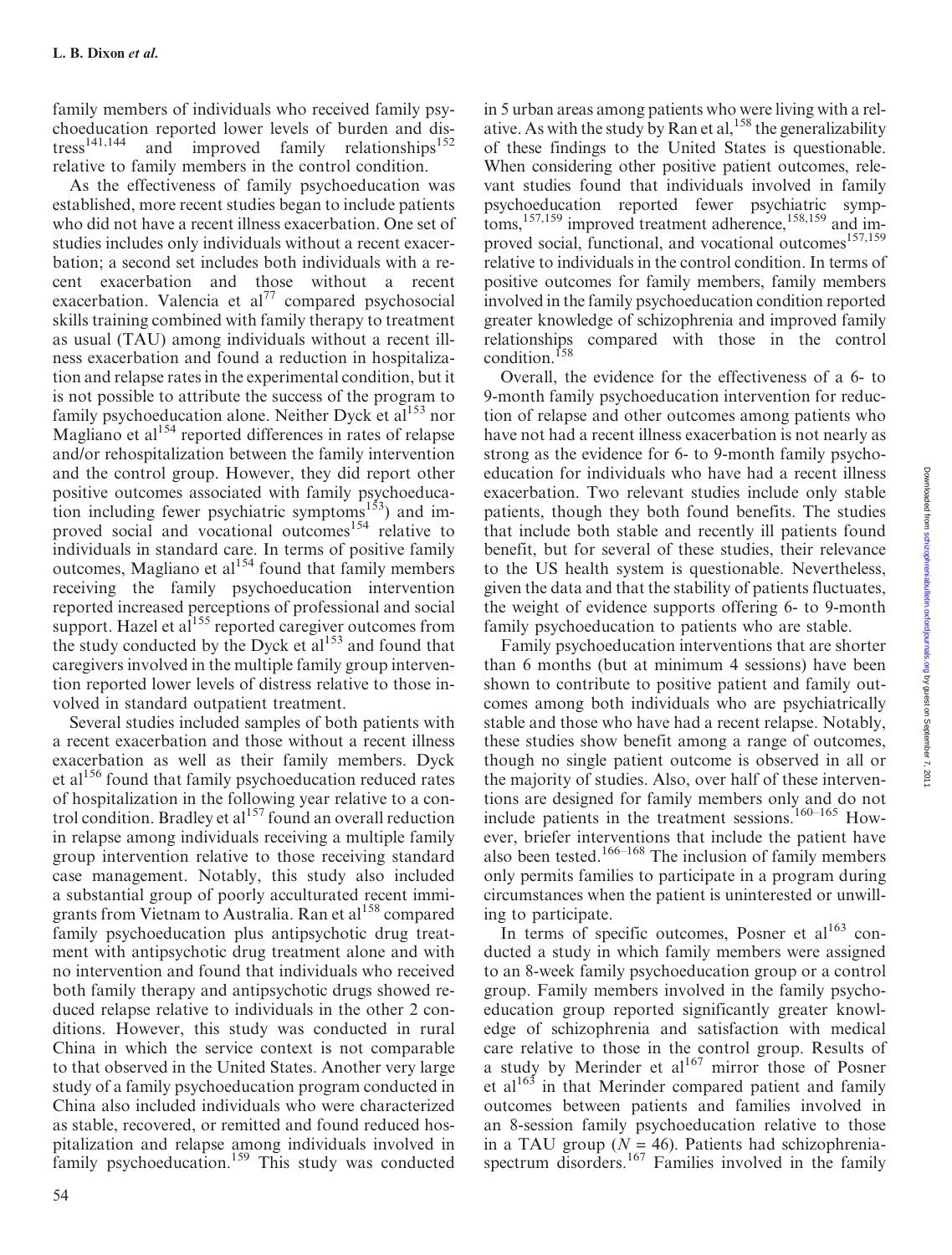psychoeducation intervention reported significantly greater increases in knowledge and greater satisfaction with their involvement in their relative's care. Patients involved in family psychoeducation also reported significant increases in knowledge and involvement in their care, as well as significantly fewer psychiatric symptoms and a longer time to relapse. Xiang et  $al^{165}$  conducted a study comparing a 4-month family psychoeducation combined with a drug treatment to a drug treatment alone condition in rural China. Though the applicability of conditions in rural China is subject to question, among the family psychoeducation and drug treatment group, patients reported higher levels of treatment adherence and higher levels of functioning relative to the drug-only condition. Family members also reported significantly better care of their ill relatives in the family psychoeducation and drug condition relative to the drug-only condition. A study by Spiegel and Wissler<sup>166</sup> compared a family psychoeducation treatment involving a consultation team coming to the family's home for 4–6 weeks after the patient was discharged from the hospital with a control condition. The consultation team provided psychoeducation, problem solving, and crisis intervention to the family and patient. When considering only patients with schizophrenia-spectrum disorders, patients in the family psychoeducation treatment group ( $n = 14$ ) spent fewer days in the hospital, used more outpatient services, and rated their adjustment higher relative to those in the control group  $(n = 22)$  who did not receive family consultation. Likewise, Pitschel-Walz et al $^{168}$  found that individuals involved in an 8-session family psychoeducation intervention (over the course of 4–5 months) had lower rates of rehospitalization and better treatment adherence relative to individuals who received TAU. This study included patients with schizophrenia-spectrum disorders who had been recently hospitalized. A total of 194 patients were randomized with an approximately  $20\%$  dropout rate in both conditions. Solomon et al<sup>164</sup> compared individualized family consultation with group family psychoeducation and a third arm that was a waiting list control for relatives of individuals diagnosed with mental disorders with 295 (64%) or 296 (36%) codes (schizophrenia spectrum, major depression, or bipolar disorder). A total of 225 participants were randomized, and 42 dropped out, leaving 183 relatives. Self-efficacy was significantly greater for the persons receiving individual consultation and those in group psychoeducation who had not previously attended a family support group relative to the wait-list control. Results of a meta-analysis by Cuijpers<sup>169</sup> support positive outcomes including reduced burden and distress and improved family relationships among family members receiving the family psychoeducation intervention. It is important to note that some studies did not show benefit of brief family psychoeducation interventions, but the weight of evidence suggests that shorter

interventions can be beneficial, especially for family members.<sup>170</sup>

An additional set of studies led by Pickett-Schenk compared families receiving the Journey of Hope, an 8-week family-led psychoeducation course, with a wait-list control group.160–162 Families involved in the family-led course reported significantly higher levels of knowledge about schizophrenia, improved information needs, lower levels of depression, improved family relationships, and improved satisfaction in their caregiver role. This program was delivered in the community, so even families in which the patient was not receiving services could participate. Diagnoses of the family members of participants included were collected from the family members themselves, and about 20% had a schizophrenia diagnosis. Given the nature of the mechanism for obtaining diagnoses in this community-based intervention, the relevance of this program is somewhat uncertain. But the findings are consistent with the results of other briefer familybased models.

## Psychosocial Interventions for Alcohol and Substance Use Disorders

Recommendation. Persons with schizophrenia and a comorbid alcohol or drug use disorder should be offered substance abuse treatment. The key elements of treatment for alcohol or drug use disorders for persons with schizophrenia include motivational enhancement (ME) and behavioral strategies that focus on engagement in treatment, coping skills training, relapse prevention training, and its delivery in a service model that is integrated with mental health care. The duration of the recommended substance abuse treatment cannot be specified at this time; both brief (1–6 meetings) and more extended (10 or more meetings) interventions have been found to be helpful in reducing substance use and improving psychiatric symptoms and functioning.

Evidence Summary. This is the first time that a review of the literature on psychosocial interventions for SUDs in schizophrenia has been included in the PORT. This literature spans the last 30 years; studies examine a wide variety of participants, substances, interventions, and outcomes, and involve a range of designs, methods, measures, and analysis plans. Given this diversity, we were faced with several decisions regarding which studies to include in the review and how the PORT criteria would be applied. First, many studies relevant to the treatment of SUDs in schizophrenia do not have samples with 50% or more persons with schizophrenia or schizoaffective diagnoses. Most studies of SUDs in individuals with schizophrenia are conducted in real-world clinic settings, where there is little or no separation of individuals by diagnosis in terms of providing treatment. Thus, the strict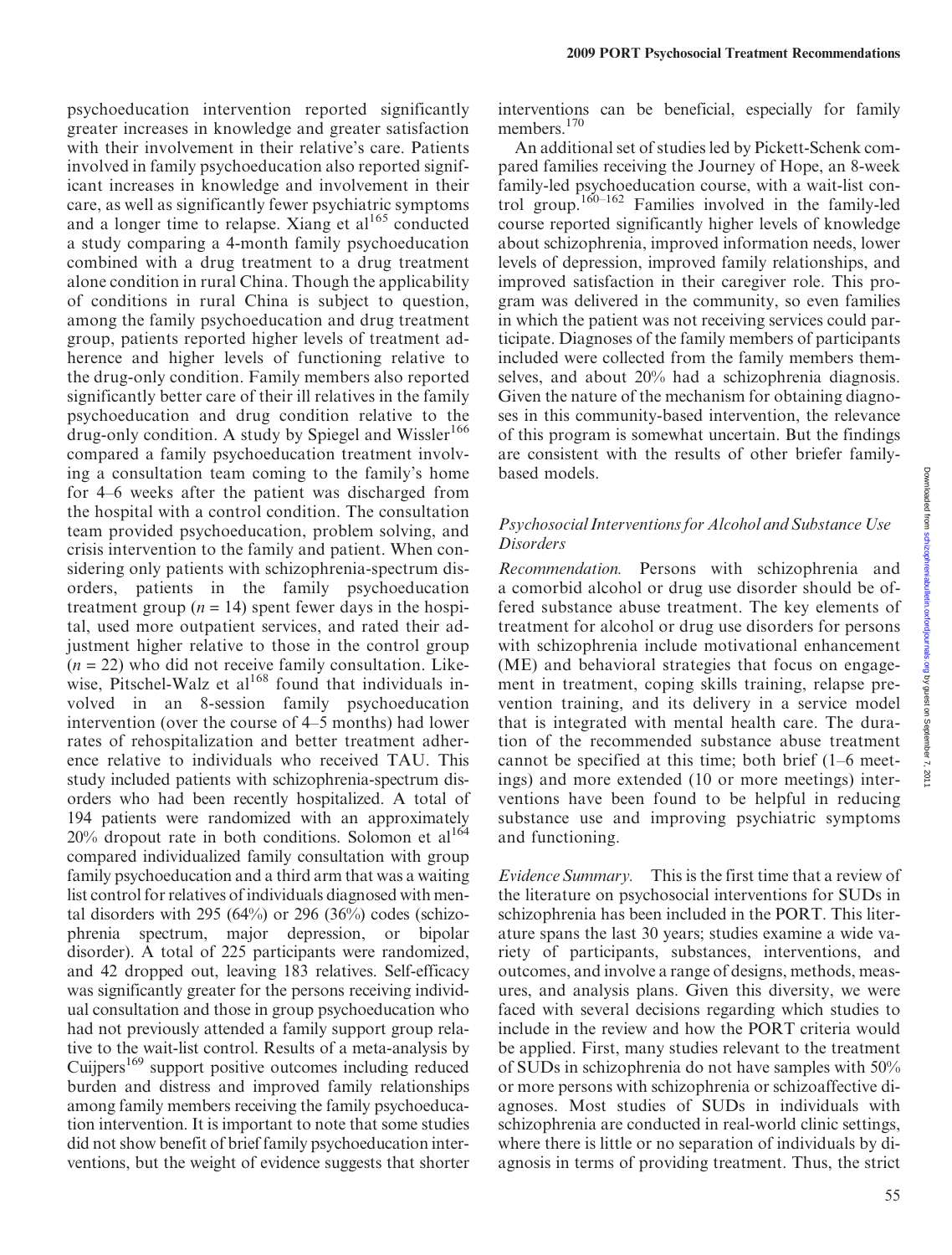application of the PORT criteria would result in our excluding many potentially relevant studies that inform our knowledge and understanding of SUD treatment for individuals with schizophrenia. We also reasoned that the validity of diagnoses is somewhat questionable in the setting of active substance abuse.<sup>171–175</sup> To overcome this problem, we have limited the review to RCTs and studies with similarly rigorous methodology but have included (in separate sections) studies with samples of less than 50% schizophrenia-spectrum diagnoses. With respect to specific treatments for SUD, 6 RCT's were available that included more than 50% of individuals with schizophrenia.

Second, this literature is organized around 2 general types of studies: those comparing methods of delivery of SUD treatment (such as comparisons of integrated vs parallel treatment) and studies of specific interventions for treating SUDs. Historically, treatment for SUDs and mental disorders were funded by different agencies and delivered in separate treatment settings. The disconnect between these treatment systems, coupled with the need for both types of treatment in individuals who would have difficulty negotiating 2 separate systems of care, led to the development of integrated treatment strategies. Throughout the 1990s, research focused on the design and delivery of integrated care for mental health and SUDs. Importantly, these studies have operationalized "integrated treatment" in different ways. Some studies compare interventions for substance abuse delivered within mental health care to these same interventions delivered within a separate program that has limited or no connection to mental health treatment. Such studies reflect a true test of integrated vs parallel substance abuse treatment. Other studies adopt more of a services framework and compare integrated substance abuse and mental health treatment to TAU or referral. In these studies, TAU or referral is essentially no treatment, as it would be exceedingly difficult for individuals with severe mental illness (SMI) to access any substance abuse treatment in the real world of nonintegrated care. These studies are ''realworld'' tests of integrated care but do not permit inferences of the value of integrated care over parallel care when patients can actually access parallel care. Finally, some studies compare different methods of delivering integrated care. This lack of standardization makes it difficult to compare studies and draw conclusions. Moreover, research since 2000 has mostly been focused on examining specific interventions for SUDs in schizophrenia, as integrated treatment has come to be seen as the standard of care for individuals with dual disorders. To accommodate the different parts of this diverse literature, they are reviewed in separate sections here.

Studies Comparing Methods of Delivery of Treatment for SUDs. RCTs With More Than 50% of Participants With Schizophrenia-Spectrum Diagnoses Two RCTs have examined integrated mental health/SUD treatment in schizophrenia with samples comprised of at least 50% of participants with schizophrenia-spectrum diagnoses.<sup>176,177</sup> Hellerstein et al<sup>176</sup> randomly assigned 47 participants with schizophrenia and SUDs to either integrated or nonintegrated psychiatric and SUD treatment. The integrated program included a supportive substance abuse treatment group; education about mental illness and medication, alcohol and drug abuse, and the disease model of addiction; weekly urinalysis; linking to self-help groups; monthly medication management or more if needed; and regular communication with clinicians and family members involved in participants' care. The comparison condition provided similar services in a parallel fashion. The groups did not differ on substance use outcomes at follow-up. At 4 months, more participants in the integrated condition remained in treatment than in the nonintegrated group. Lehman et  $al<sup>177</sup>$ compared 54 participants assigned to either standard care (usual mental health and rehabilitation care; participants could attend substance abuse treatment on their own) vs an experimental integrated care condition (stan $d$ ard care  $+$  specialized substance abuse group interven $tion + case management$ ). There were no differences on psychosocial or substance use outcomes between groups after 1 year.

Three studies have examined the efficacy of ACT as an integrated treatment for individuals with SMI and  $SU\overline{D}s$ .<sup>21,37,38</sup> Drake et al<sup>37</sup> compared integrated mental health and SUD treatment within an ACT approach to standard case management for 223 people with dual disorders over 3 years. Teams in the ACT condition included essential features of ACT plus additional components to address SUDs. Standard case management teams delivered services in the community, worked with the client's support system, and addressed co-occurring SUD, but had larger caseloads and more often linked clients with substance abuse treatment providers at other locations. Individuals in the ACT condition reported decreased substance use on some measures relative to the control condition. Two recent investigations tested an enhanced form of ACT that included ACT staff with expertise in treating substance use; neither found these enhancements to be associated with superior substance use outcomes.<sup>21,38</sup> Morse et al<sup>21</sup> did find that individuals in both ACT conditions reported more days in stable housing than those in standard care.

RCTs With Less Than 50% of Participants With Schizophrenia-Spectrum Diagnoses or Percentage Unspecified - Five RCTs have examined methods of delivery of SUD treatment with samples comprised of less than 50% of participants with schizophrenia-spectrum diagnoses or with the percentage of schizophrenia diagnoses unspecified.<sup>178–182</sup> Herman et al<sup>179</sup> randomly assigned participants to an integrated mental health and SUD treatment program or to standard, psychiatric hospital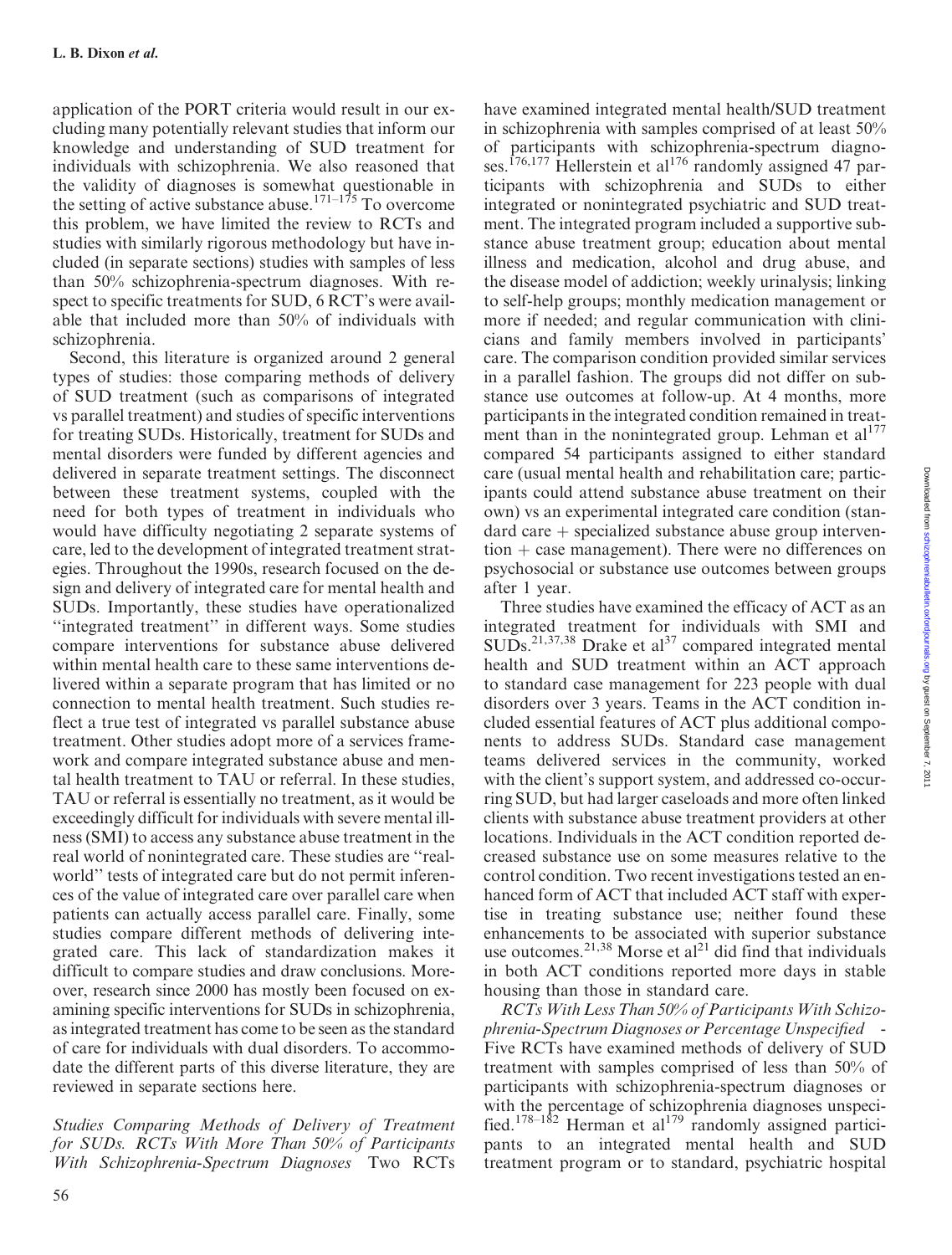treatment. The standard program included medical and psychiatric assessment; individual, group, and activity therapy for mental health issues; and 1:8 staff-to-client ratio. The standard program did not emphasize SUD treatment but did include a substance use screen at intake and optional attendance at self-help meetings. The integrated program added more in-depth assessment of SUDs, family- and gender-specific programs geared toward addiction, an addiction-relevant educational curriculum more hours per week of individual and group psychotherapy, and a 1:6 staff-to-client ratio. At discharge, participants in the integrated program indicated more active engagement in treatment and greater awareness of mental health and substance use issues than those who received standard treatment (ST). Participants in the integrated program also saw their treatment as being more effective and had more motivation to stay healthy and sober. In a follow-up article, Herman et  $al^{181}$ reported that those in the integrated program reduced their rate of alcohol use at 2 months after discharge by 54%. Two other RCTs were conducted in homeless dually diagnosed samples with additional aims around housing provision and stability.172,180 Given these important differences, results from these studies are less applicable to the study of integrated treatment for the larger population of individuals with dual disorders.

In a partial RCT, Mangrum et  $al^{182}$  examined 1-year outcomes in 216 individuals with co-occurring SMI and SUDs recruited from 3 treatment programs to receive either integrated or parallel treatment. The integrated condition included dual disorder-focused case management and oversight, treatment planning that included both mental health and SUD issues and goals, along with individual and group treatment tailored for participants with dual disorders. The parallel condition included mental health and SUD treatment by separate treatment centers without coordination. The study design included both random and nonrandom assignment: Random assignment was done at 2 sites; a third site provided treatment in 2 counties, with integrated care in one county and parallel care in the other. Those in integrated treatment  $(n = 123)$  achieved greater reductions in the incidence of psychiatric hospitalization and arrest than the parallel condition ( $n = 93$ ).

Overall, these results are not definitive but suggest that integrated treatment increases the probability that persons with schizophrenia and co-occurring SUDs will have better treatment participation<sup>177,179</sup> and may have some reductions in substance use,  $37,181$  more days in stable housing,<sup>21</sup> and greater reductions in psychiatric hospitalization and arrests.182 In addition, integrated care has been found to have equivalent effectiveness whether delivered via ACT or traditional clinical case management modalities.<sup>38</sup> The specificity of ACT to reduce substance use, even when supplemented by dual diagnosis expertise, is not clear relative to other types of integrated

treatments. Whether truly parallel programs are inferior remains unclear, but this is likely a moot point now because virtually all the trials of specific substance abuse treatments summarized below were conducted within an integrated care structure, rendering integration of care as one of the core ingredients of effective substance abuse treatment.

Studies of Specific Interventions for Substance Abuse. RCTs With 50% or More Participants With Schizophrenia-Spectrum Diagnoses There have been 6 RCTs that have examined specific interventions for treating SUDs in samples comprised of at least 50% of participants with schizophrenia-spectrum diagnoses.<sup>183–190</sup> Two studies examined the impact of cognitive behavior therapy for SUDs in schizophrenia.<sup>183,184</sup>,187 Barrowclough et al<sup>184</sup> randomly assigned 18 participants with schizophrenia and SUDs and their caregivers to receive either routine care alone or routine care plus motivational interviewing (MI), CBT, and a family/caregiver intervention (29 individual MI/CBT sessions and 10–16 family/caregiver sessions). The experimental group showed better outcomes on several variables tapping symptoms and functioning, including higher Global Assessment of Functioning (GAF) scores and fewer negative symptoms at the posttreatment assessment and higher GAF scores and fewer positive symptoms at the 12-month assessment. The experimental group also showed lower rates of relapse at the 12-month assessment and a greater percentage of days of abstinence from all substances at 3-, 6-, 9-, and 12-month assessments. In a follow-up to this trial, Haddock et  $al^{187}$  assessed 15 participants from the experimental group and 13 from the comparison group 6 months after treatment completion (18 mo after baseline). Participants in the CBT intervention showed higher GAF scores and fewer negative symptoms than those in the comparison group; the groups showed equivalent rates of relapse at 18 months.

Baker et al<sup>183</sup> randomly assigned participants with psychotic disorders who reported hazardous alcohol, cannabis, and/or amphetamine use during the preceding month  $(n = 130, 75\%$  schizophrenia) to either a 10-session experimental intervention (MI + CBT,  $n = 65$ ) or to TAU ( $n =$ 65). Although individuals in the experimental condition did not show better substance use outcomes, they did report reduced symptoms of depression (from baseline to 6 mo) and improved GAF scores (from baseline to 12 mo).

Three studies examined brief interventions, and all included experimental groups that incorporated motivational or behavioral treatments that were tested in comparison to no treatment or minimal provision of alcohol or drug education.<sup>186,188,190</sup> Graeber et al<sup>186</sup> compared outcomes for 3 sessions of either an ME or an educational treatment (ET) intervention in 30 participants with schizophrenia and alcohol use disorders.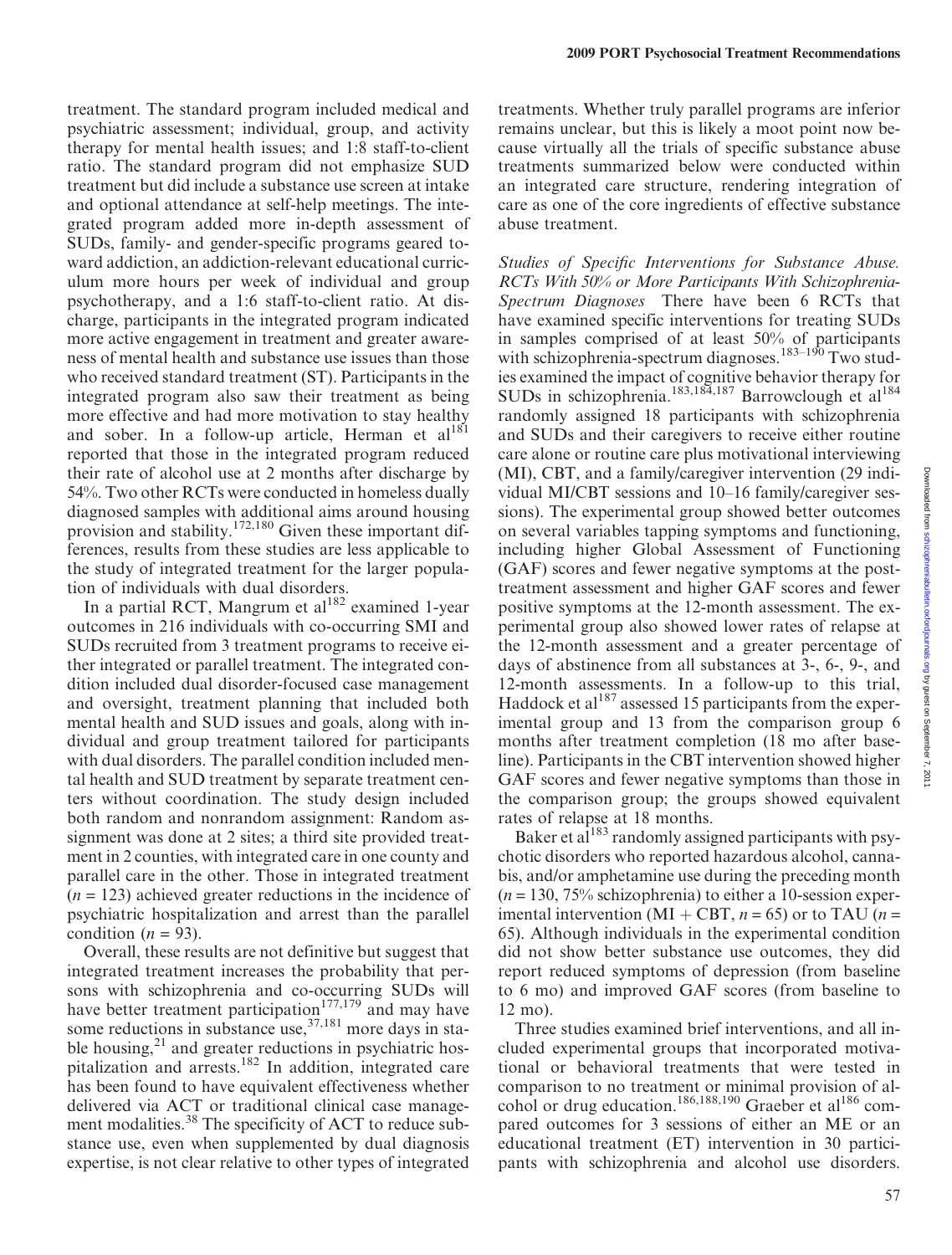The ME group showed greater rates of abstinence at all follow-ups than the ET group. James et  $al^{188}$  compared a 6-session, manualized, group intervention (ME, coping with high-risk situations, relapse prevention) with a control condition (one-drug education session) in 63 participants with a nonorganic psychotic disorder (57% with schizophrenia diagnosis). The experimental group showed greater improvements in drug-related consequences and reductions in marijuana, alcohol, and polydrug use at follow-up. Martino et  $al^{190}$  randomly assigned 44 participants (77% with schizophrenia diagnoses) to either a 2-session motivational intervention adapted for dually diagnosed patients with psychotic and drug use disorders ( $n = 24$ ) or a 2-session standard psychiatric interview  $(n = 20)$  with no benefit found.

One study examined the impact of a program that trained case managers to address SUDs in their clients with SMI.<sup>185,189</sup> Johnson et al<sup>189</sup> used a cluster-RCT design to assign case managers to dual diagnosis training  $(n = 40 \text{ case managers}, 127 \text{ clients}, 89\% \text{ schizophrenia})$ or to wait-list control ( $n = 39$  case managers, 105 clients, 90% schizophrenia). Clients were assessed at 18 months to determine the impact of the case manager training on client alcohol and drug use. Although there were no group differences in substance use at follow up, clients of trained case managers reported reduced psychotic symptoms and symptoms of anxiety and depression and fewer unmet needs for care.<sup>185</sup>

RCTs With Less Than 50% of Participants With Schizophrenia-Spectrum Diagnoses or Percentage Unspecified There are 6 RCTs of SMI samples with lower or unspecified numbers of participants with schizophrenia-spectrum diagnoses that examined substance use outcomes.<sup>74,191–195</sup> Baker et al<sup>191</sup> randomly assigned 160 inpatients (38% schizophrenia) to receive a motivational interview (MI,  $n = 79$ ) or self-help/brief advice  $(n = 81)$ and found no benefit for any substance use or psychosocial outcomes. Hulse and  $Tait^{193}$  randomly assigned psychiatric inpatients ( $n = 120$ , percentage of schizophrenia diagnoses unspecified) to either one ME session  $(n = 62)$ or an information package  $(n = 58)$  to reduce alcohol use. At a 6-month assessment, both groups reduced alcohol consumption, but the MI group had a greater reduction in weekly consumption than the information group. Bellack et al<sup>74</sup> randomly assigned 129 participants with SMI (40% schizophrenia-spectrum diagnoses) to a behavioral group treatment for SUDs or a manualized supportive treatment comparison group. Both treatments were administered twice a week for 6 months (52 sessions). The behavioral intervention yielded a higher percentage of negative urinalysis test results, longer survival in treatment, and greater session attendance relative to the comparison group. Participants in the behavioral condition showed fewer hospitalizations, more money available for living expenses, and better self-reported quality of life at posttreatment.

The 3 remaining RCTs were done with early-onset patients. Edwards et al<sup>192</sup> showed no benefit of a specially designed cannabis-focused intervention on cannabis use in participants with early psychosis. Kemp et  $al^{195}$  compared a brief CBT intervention developed for young adults with psychosis with a TAU and found that while both groups improved across the trial, those exposed to the experimental condition improved significantly on measures of the frequency of cannabis and alcohol abuse. Kavanagh et al $194$  compared standard care only or with an add-on drug abuse treatment component designed for individuals with early psychosis. Results showed reductions in substance use among completers but not in intent-to-treat analysis.194

In a partial RCT, Jerrell and Ridgely<sup>196</sup> compared 3 interventions (12-step recovery, behavioral skills training, and intensive case management) in a sample of 132 dually diagnosed clients (percentage with schizophrenia diagnosis not specified). The sample was recruited in 2 cohorts: (1) 52% of the sample was recruited from 3 sites where participants were being served by existing treatment teams or individual practitioners who chose which of the 3 interventions they wanted to implement at the start of the study. These participants then received whatever intervention their team/practitioner selected; (2) additional participants were randomly assigned to intervention condition. Results showed that the behavioral group yielded lower drug and alcohol use disorder symptom counts at follow-up. Of 10 psychosocial outcomes with a medium effect size, 9 favored the behavioral condition.

There are 2 RCTs of SMI samples with lower or unspecified numbers of participants with schizophreniaspectrum diagnoses that examined attendance outcomes.<sup>197,198</sup> Baker et al<sup>197</sup> randomly assigned 160 psychiatric inpatients (38% schizophrenia) to receive either a MI or no intervention. The primary outcome was engagement in a specialized substance abuse treatment program during the 3-month period following inpatient admission. There were no group differences in attendance at the specialized program. Swanson et al $198$  randomly assigned 121 psychiatric inpatients (14% with schizophrenia-spectrum diagnoses; 77% with comorbid SUDs) to either ST or  $ST + MI$ ; outcome was attendance at first outpatient appointment following inpatient discharge. More participants in the  $ST + MI$ group attended their first outpatient appointment than those in the ST group. When examined for only the dually diagnosed subgroup, results were similar.

The above review takes a broad approach to the literature on the treatment of SUDs in individuals with schizophrenia. This approach is a sound one for this particular literature, given the emphasis on testing interventions in real-world settings and the research challenges that such a goal presents. Taken together, the studies reviewed here find that motivational and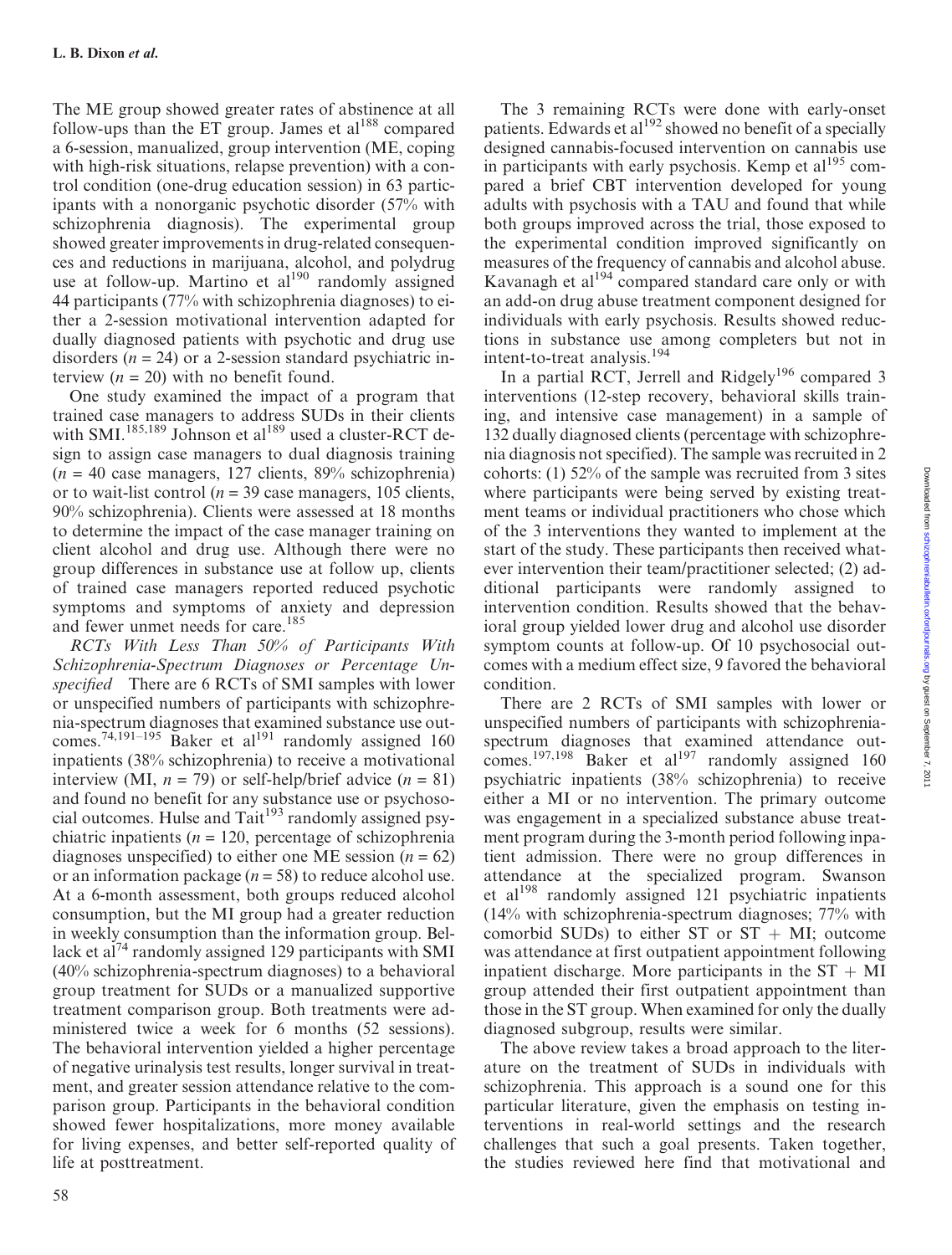cognitive-behavioral interventions have yielded improved outcomes in terms of treatment attendance,<sup>198</sup> substance use and relapse,  $74,184,186,188,193-195$  symptoms,<sup>183,187</sup> and functioning.<sup>74,183,184,187</sup> While not all studies have shown these benefits,<sup>190–192,197</sup> the current state of the literature supports the use of motivational and cognitive-behavioral interventions of varying lengths in people with schizophrenia and SUDs as a way to reduce substance use and improve functioning. These findings are consistent in both RCTs with majority schizophrenia samples<sup>183,184,186–188,190,198</sup> as well as RCTs with lower percentages of individuals with schizophrenia<sup>74,192–195</sup> and a partial RCT.<sup>196</sup> In addition, this review highlights the need for further testing of such interventions in order to maximize their benefits in diverse settings and samples. Interventions that have involved training case managers to identify and address substance abuse in individuals with dual disorders have also shown promise,  $^{185,189}$  and more use of and research on such approaches will help in the development of broader SUD intervention approaches that are applicable to delivery of services in community settings.

#### Psychosocial Interventions for Weight Management

Recommendation. Individuals with schizophrenia who are overweight (body mass index [BMI] = 25.0–29.9) or obese (BMI  $> 30.0$ ) should be offered a psychosocial weight loss intervention that is at least 3 months in duration to promote weight loss. The key elements of psychosocial interventions for weight loss include psychoeducation focused on nutritional counseling, caloric expenditure, and portion control; behavioral selfmanagement including ME; goal setting; regular weigh-ins; self-monitoring of daily food and activity levels; and dietary and physical activity modifications.

Evidence Summary. Modest weight loss has been associated with health benefits, including improved cardiovascular health among individuals who are overweight or obese as per the National Institutes of Health Clinical Guidelines in the general population.<sup>199</sup> Our review included 7 randomized controlled investigations targeting weight loss among individuals with schizophreniaspectrum disorders. Participants were randomly assigned to either the psychosocial intervention targeting weight loss or the control condition in 6 of the 7 studies.<sup>200–205</sup> Alternately, in the trial by Wu et al,  $^{206}$  individuals were randomly assigned to 1 of 4 conditions: placebo alone, metformin alone, metformin plus a psychosocial intervention targeting lifestyle modifications, or the lifestyle modification intervention plus placebo.

All 7 studies found support for greater weight loss (specifically 1–9 lbs; mean weight loss of 5.8 lbs across all 7 studies) among individuals who received the psychosocial intervention relative to those in the control condition.

Three of the 7 studies implemented the intervention in a group format,  $198,202,204$  while the other 4 implemented the intervention in an individual format.<sup>201,203,205,206</sup> In terms of duration, interventions varied in length from  $3^{203}$  to 6 months.<sup>205</sup> Regarding setting, 1 of the trials was completed in an inpatient setting, $205$  5 were completed across a range of outpatient settings,<sup>201-204,206</sup> and 1 trial was completed in both inpatient and outpatient settings.<sup>200</sup>

Six of the 7 studies specified that all study participants were overweight and were also taking first- or secondgeneration antipsychotic medications; 2 of these studies focused on individuals taking olanzapine who had recently experienced olanzapine-related weight gain, $200-2031$  focused on individuals with a BMI greater than 27 who were also taking clozapine,  $205$  2 included overweight individuals (ie, individuals with BMI >25) who were taking a first- or second-generation antipsychotics (ie, clozapine, olanzapine, risperidone, haloperidol, perphenazine, thiothixene, fluphenazine, quetiapine, and ziprasidone), $^{202-204}$  and 1 included individuals who had gained 10% of their body weight within 1 year following the initiation of antipsychotic medication, who were also taking clozapine, olanzapine, risperidone, and sulpiride.<sup>206</sup> The investigation by Brown and Chan<sup>201</sup> was the only investigation that did not specify weight or medication inclusion criteria.

Four of the 7 positive weight loss trials explicitly described the use of some variation of a behavioral intervention, including goal setting and self-monitoring of food and physical activity level, $200,202-204$  while the investigations by Brown and Chan<sup>201</sup> and Wu et al<sup>206</sup> described use of psychoeducation focusing on diet and exercise as the primary intervention. Finally, the investigation by Wu et  $al^{205}$  focused on caloric restriction and increased physical activity only.

Moreover, review articles and results of meta-analyses (ie, Alvarez-Jimenez et al,<sup>207</sup> Faulkner and Cohn,<sup>208</sup> Faulkner et al,  $209$  Faulkner et al,  $210$  and Loh et al<sup>211</sup>) offer further support for behavioral or psychoeducation-based interventions to promote modest weight loss among individuals with schizophrenia who are overweight or have recently experienced antipsychotic-related weight gain.

Despite the preponderance of positive findings, marked variability regarding intervention techniques, materials, settings, intensity, and duration warrant limited interpretation of the current body of evidence. Additional limitations of the evidence include small sample sizes across most of the studies and difficulties with participant retention. Furthermore, there is limited evidence for sustainability of weight loss. For instance, only the investigation by Jean-Baptiste et  $al^{202}$  found support for retention of weight loss over a 6-month postintervention period.

While the evidence for interventions for weight loss is strong enough to warrant a recommendation, the current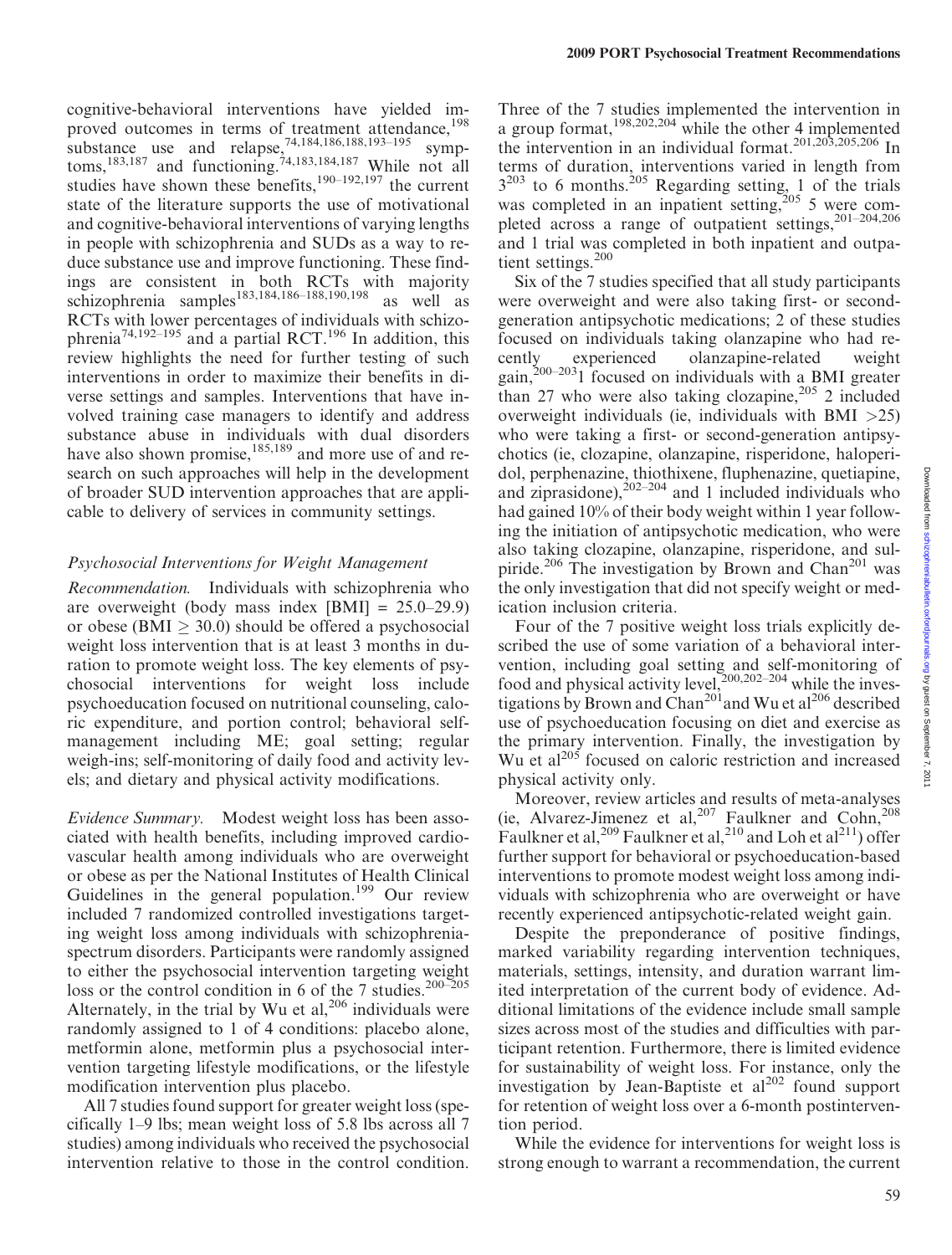state of the literature exploring psychosocial interventions for the prevention of weight gain among individuals with schizophrenia is not substantial enough to warrant a formal recommendation at this time. To date, only 3 RCTs targeting the prevention of weight gain among individuals with schizophrenia who had recently begun taking antipsychotic medications have been published.<sup>207,212,213</sup> These 3 studies sought to prevent weight gain using psychosocial interventions comprised of psychoeducation coupled with some level of behavior therapy. All 3 trials showed evidence of a statistically significant difference between the psychosocial intervention group and the control group, with individuals receiving the psychosocial intervention gaining significantly less weight relative to individuals in the control group. Despite these positive findings and the overall strength of the study design of these 3 trials, the limited number of trials addressing the prevention of weight gain, relatively small sample sizes, difficulties with retention, limited duration of intervention, and variability in intervention techniques suggest the need for cautious interpretation. Also, participants in the intervention groups still evidenced modest weight gain, albeit less than the participants in the control conditions.

The investigation by Alvarez-Jimenez et  $al<sup>214</sup>$  focused on individuals with a recent diagnosis of a psychotic disorder (ie, first-episode patients), the majority of whom had not previously taken antipsychotic medications. Specifically, patients were randomly assigned to 1 of 3 possible antipsychotic medications (olanzapine, risperidone, or haloperidol) prior to being randomized to an early behavioral intervention or routine care.<sup>214</sup> Individuals assigned to the early behavioral intervention gained significantly less weight over the 13-week period relative to individuals assigned to the routine care condition (ie, 9.0 vs 15.2 lbs, respectively). The investigations by Littrell et al<sup>213</sup> and Evans et al<sup>212</sup> focused on the prevention of weight gain among individuals who had recently begun taking olanzapine. Evans et  $al^{212}$  included individuals with serious mental illness (the majority of whom had a diagnosis of a schizophrenia-spectrum disorder) and found that individuals who received the psychosocial intervention gained significantly less weight over a 3-month period relative to those assigned to the control condition (ie, 4.4 vs 13.2 lbs, respectively). At 6 months (3 mo after the end of the active intervention), the intervention group continued to show significantly less weight gain than those in the comparison group (ie, 4.4 vs 21.8 lbs, respectively). Littrell et  $al^{213}$  found that individuals who were diagnosed with a schizophrenia-spectrum disorder who were assigned to the psychosocial intervention also gained significantly less weight over the 4-month period compared with those assigned to the standard care group (ie, 0.81 vs 7.2 lbs, respectively). At 6 months (2 mo after the end of the active intervention), the mean weight change in the intervention group was  $-0.06$  lbs, while

the mean weight change in the standard care group was 9.57 lbs. The intervention by Littrell et  $al^{213}$  was implemented in a group format with the active intervention lasting 4 months in duration, whereas the interventions by Alvarez-Jimenez et  $al^{214}$  and Evans et  $al^{212}$  were implemented in an individual format with the active intervention lasting 3 months. All 3 investigations delivered the intervention in an outpatient setting.

## Summary Statements

Summaries of interventions for which the evidence was judged as not sufficient to merit a treatment recommendation at this time are presented below. For each of these summary statements, a summary of the supporting evidence can be found in the Supplementary Material.

# Cognitive Remediation

Summary Statement. Cognitive impairment in schizophrenia is common and accounts for significant variation in real-world community outcomes such as work performance. The class of behavioral treatments known as ''cognitive remediation'' specifically targets memory, attention, reasoning, and similar capacities, with the ultimate aim of enhancing everyday functioning. This is the first detailed review of cognitive remediation by the Schizophrenia PORT. The cognitive remediation literature now spans 40 years, and our review included 33 RCTs and 11 related studies (eg, follow-up to clinical trial). It is encouraging that a substantial number of remediation studies have found improvements with treatment on neuropsychological measures. Fewer studies have investigated cognitive remediation's impact on psychosocial functioning, and the measurement strategies and results have been less consistent. The PORT considered a wide range of views on the cognitive remediation literature. Our conclusion is that while the literature to date provides a foundation for further research, more work is needed before a concrete recommendation for cognitive remediation can be offered to the field. There are 2 principal considerations underlying this conclusion: (1) that the variation among cognitive remediation models and programs is too great to allow identification of key elements of the intervention and (2) that rigorous clinical trials are still a minority of the studies in the literature and that they offer only mixed support for this intervention at present.

#### Peer Support and Peer-Delivered Services

Summary Statement. The participation of consumers in the planning, delivery, and evaluation of services is increasingly recognized as essential to a recovery-oriented system of care for persons with schizophrenia. Both professional and consumer organizations have participated in efforts to develop and test models of consumers as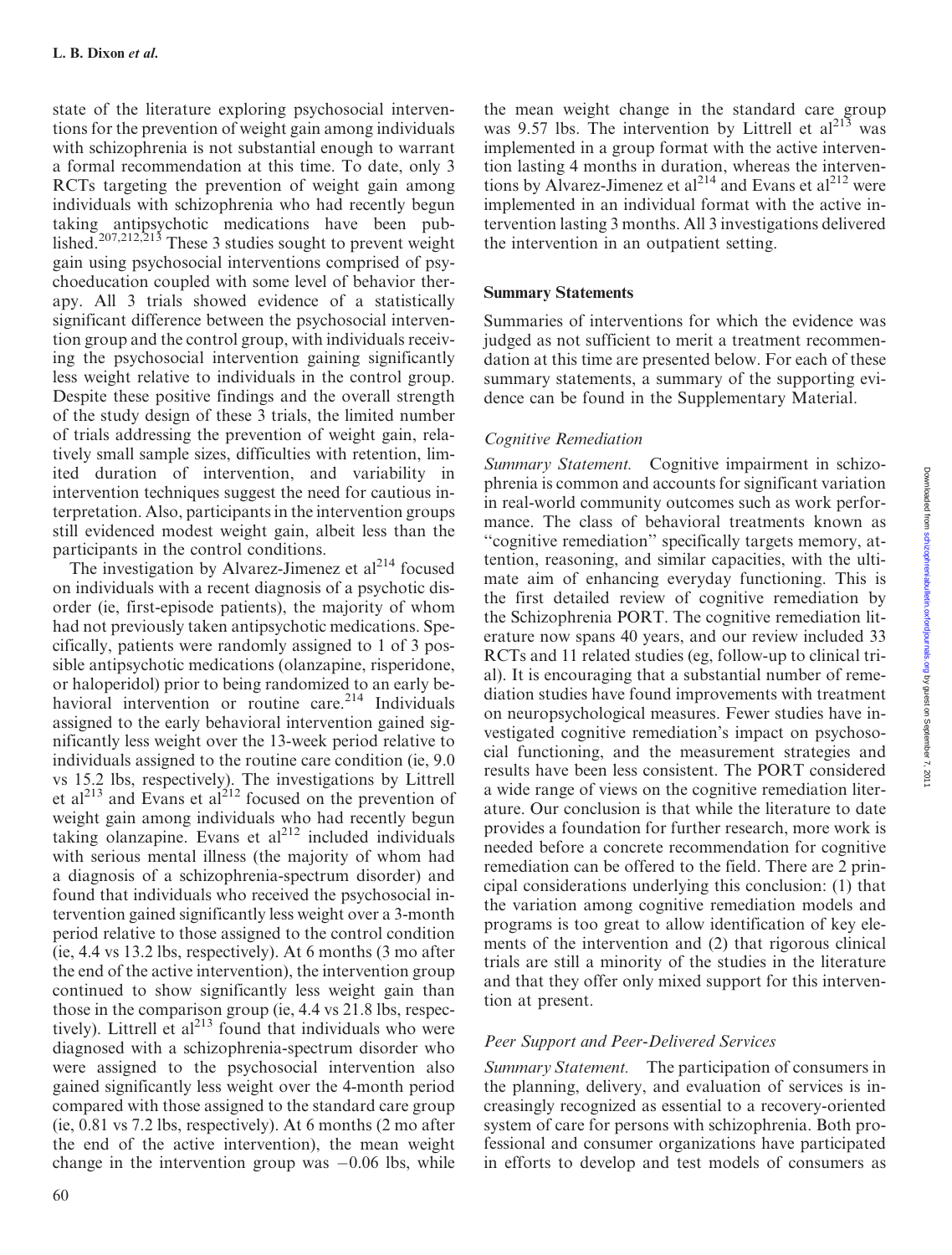providers of different kinds of mental health services. This has entailed a range of approaches including consumers serving as members of regular clinical teams, consumers providing specialty peer-to-peer services, and independent consumer-run agencies. It has been hypothesized that consumers can play a unique role by sharing lived experiences and serving as role models for one another. Employing consumers also can serve to reduce stigma and remove inappropriate hiring barriers faced by people with serious mental illness. An array of studies to date suggest that when trained consumers deliver traditional clinical services, outcomes are not dissimilar to those when such services are delivered by mental health professionals. However, the research literature to date is small; in addition, the body of research is limited by weak experimental designs, the varied peer-delivered services and hypotheses that have been studied, and often a failure to specify how consumers were selected and trained. There is a compelling need for research to determine how consumers may provide unique benefits in the delivery of services to persons with schizophrenia, how such consumers should be selected and trained, and what types of consumer-delivered services are most effective.

# Interventions to Increase Adherence to Antipsychotic Medication

Summary Statement. Nonadherence to prescribed antipsychotic medication regimens is a considerable problem among people with schizophrenia and is associated with psychotic relapse, hospitalization, and other adverse outcomes. A variety of strategies that specifically target medication adherence have been tested in RCTs. Research provides only mixed support for educational approaches. Behavioral tailoring approaches have the most promise as demonstrated by small trials on narrowly defined populations. The provision of environmental supports for medication adherence also has promise. However, at this point, there is insufficient evidence to recommend any specific intervention to promote adherence to antipsychotic medications among persons with schizophrenia.

#### Psychosocial Treatments for Recent Onset Schizophrenia

Summary Statement. Many persons with schizophrenia endure substantial periods of misdiagnosis and delayed treatment after the initial appearance of their symptoms and functional impairments. Such delays may contribute unnecessarily to the long-term morbidity and disability associated with this illness. Recognition of such delays combined with new emphasis on hope and recovery has led to substantial interest in interventions to improve outcomes for persons with recent onset schizophrenia. This field of research is witnessing substantial progress and may be on the cusp of breakthrough approaches. Research has examined application of CBT, family interventions, and supported employment program as well as multimodality intervention ''packages.'' The current state of the research literature on psychosocial treatments for recent onset schizophrenia does not support any evidence-based treatment recommendations at this time, primarily due to small numbers of studies for any given intervention and some inconsistencies among the findings.

## **Discussion**

This revision of the Schizophrenia PORT recommendations importantly demonstrates that a number of psychosocial treatments and approaches show ongoing evidence of effectiveness over the 15 years since the first PORT recommendations were published. PORT has consistently included treatment recommendations for supported employment, skills training, and ACT. Recommendations for CBT and the token economy were added in the first PORT update. Other intervention areas such as family psychoeducation have been refined and expanded since the last PORT. The inclusion of briefer family approaches in the family treatment recommendation illustrates the ways in which early research on longer and more complex interventions that were difficult to implement has stimulated the development of and research into strategies that may be easier to implement and disseminate.

This revision also demonstrates the extent to which the evidence for psychosocial interventions in the care of persons with schizophrenia continues to grow. New recommendations in the areas of SUDs and weight management reflect the acquisition of new knowledge in problem areas that formerly may have been minimized or overlooked. The growth of new knowledge is equally important for those treatment areas where no recommendation is yet offered but in which the research base is evolving. The last decade has produced greater understanding of the fundamental importance of cognitive impairment in the outcomes and recovery of persons with schizophrenia. While cognitive remediation does not yet meet our standard for a treatment recommendation, the evidence summary reflects the strong interest in this approach and the progress that has been made in this endeavor. Similarly, peer-based services provide great promise for recovery and have acquired a substantial research base but require more research. In the case of recent onset psychosis, despite consensus about the need to provide treatment earlier to prevent disability, evidence has not yet emerged to fully substantiate any particular psychosocial approach. While excitement about a new approach may not be fully matched by current evidence, we hope that the PORT review provides a stimulus for more research in these areas.

It is important to acknowledge challenges and limitations in the larger field of psychosocial treatments for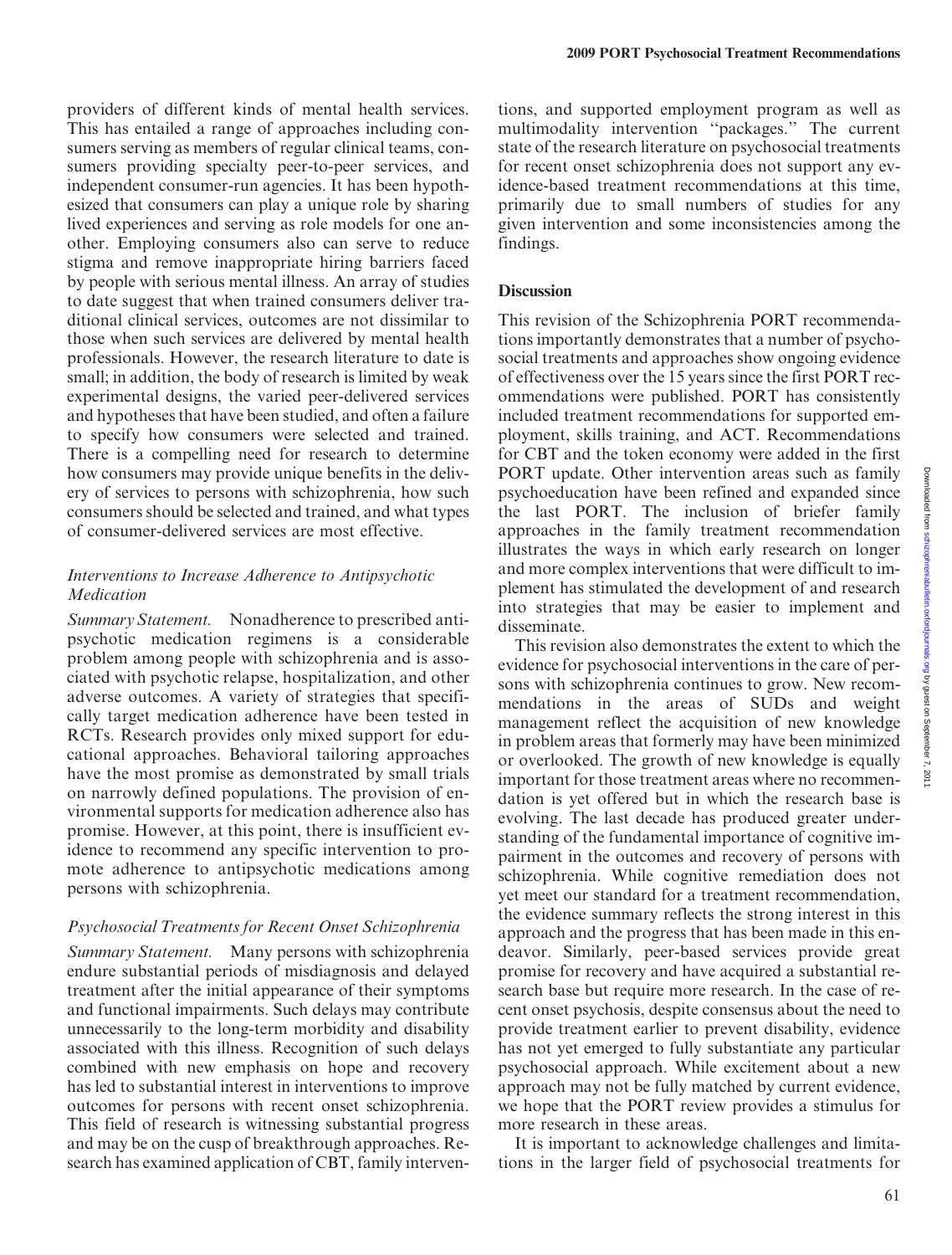people with schizophrenia that impact this PORT review. First, our field has no consistent method to categorize psychosocial treatments. Some psychosocial treatments are organized around the outcome or problem being addressed (eg, alcohol or other drug use, medication adherence). Others are organized around the strategy being used (eg, CBT). Still others are organized around care processes (eg, family psychoeducation, ACT) or phase of illness (early-onset interventions). The lack of a standardized method to organize treatments and approaches can lead to confusion and mask the fact that different interventions and treatments may share common elements. For example, a reader could erroneously conclude that CBT is useful only for those symptoms identified in the CBT recommendation and fail to appreciate that cognitive behavioral strategies are an integral part of other approaches such as family psychoeducation, supported employment, and treatment for substance abuse. Similarly, given the separation of ACT and substance abuse treatment in different sections of the PORT, a reader could erroneously conclude that ACT does not include substance abuse treatment when, in fact, the ACT model routinely includes substance abuse treatment services. In reality, pairings and packages of interventions are being implemented in clinical practice and studied by researchers in the field, a trend that reflects our understanding that people with schizophrenia have many complex treatment needs.

A second consideration regarding the designation of psychosocial treatment recommendations emerged around the threshold for designating an intervention as a treatment recommendation and the criteria by which outcomes qualify as a measure of an intervention's effectiveness. Evaluation of study quality and methods to synthesize the results of different studies are emerging fields. Synthetic efforts such as PORT try to take into account a variety of aspects of study design including the nature of comparison groups, sample and statistical power, outcomes measured, follow-up periods, and treatment fidelity. The challenges of integrating these aspects of study rigor were particularly apparent in our consideration of a recommendation for the treatment of SUDs. The initial conclusion of the PORT review and advisory groups was that the threshold for a recommendation was not achieved. However, after the discussion at our expert panel meeting and reconsideration of additional studies, we viewed that the weight of all the evidence did support a recommendation, a conclusion with which the expert panel concurred in their subsequent rereview of the recommendation.

Similarly, traditional outcomes in the schizophrenia pharmacology literature are focused on symptom reduction and relapse prevention, but these outcomes are often not the primary targets in psychosocial interventions. For example, the goal of supported employment interventions is achieving competitive employment in a nonshel-

tered work setting regardless of the person's ongoing psychiatric symptoms. In evaluating the evidence for cognitive remediation as a treatment recommendation, the PORT expert panel was less certain about the appropriate outcome measures. There was considerable debate about whether proximal outcomes such as improvement on neuropsychological tests should be considered a treatment benefit worthy of a recommendation. While improvement on neuropsychological tests is the most proximal outcome to the intervention, the effect of such improvement on real-world functioning has yet to be consistently demonstrated. By the same token, psychosocial interventions for weight reduction in schizophrenia have shown relatively modest effects on the amount of weight lost, and the long-term health benefits of this weight loss have yet to be demonstrated for the individuals in these studies. The PORT expert panel also debated the issue of an appropriate outcome measure for this intervention. They ultimately decided that the findings were sufficient to warrant a recommendation for a weight reduction intervention because the benefits of even modest weight reduction have been amply demonstrated in the general population.199,215–218 Our review of peer-based interventions produced even more debate as such programs are often focused on outcomes such as empowerment and hope and important domains for recovery but outcomes that have not been traditionally valued or assessed in standard clinical trials. We attempted to include each intervention's expected outcomes in the structure of each PORT recommendations in order to make these debates more transparent.

Third, there is no accepted standard to measure program fidelity to psychosocial interventions. Unlike a medication, whose purity is evaluated by the US Food and Drug Administration (FDA) and which is either taken or not taken and may sometimes be monitored by blood levels, there is no single accepted standard for measuring adherence to psychosocial interventions. This is an important issue in clinical settings because psychosocial interventions may be implemented or delivered in ways that differ from the ways they were implemented in the research studies upon which a treatment recommendation is based. Issues in implementation and delivery may concern both adherence, providing the agreed upon components of an intervention, as well as competence, providing intervention components in skilled and supportive manner; both are important in order to fully determine the efficacy of an intervention. Fidelity scales were included in toolkits created as part of the National Evidence-Based Practices project which was designed to develop and test strategies to implement evidence-based practices for persons with SMIs. Extensive research has demonstrated the robust correlation of high fidelity with outcomes for supported employment,<sup>57–60,219–221</sup> with a slightly less robust but still positive relationship between fidelity and outcomes for ACT.<sup>8,53,222,223</sup> It is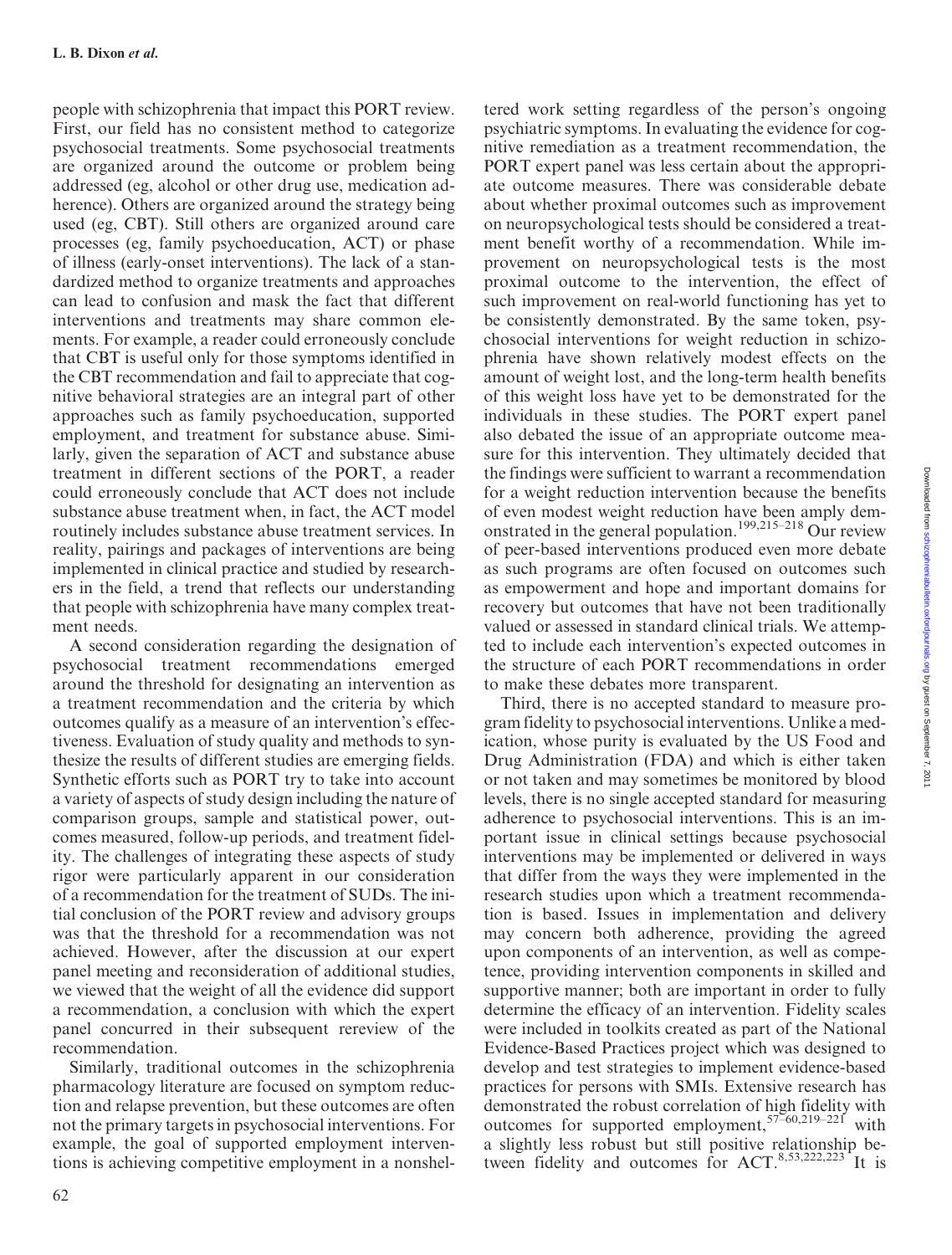imperative to thoroughly and systematically consider fidelity in future studies that promote implementation of evidence-based practices.

Fourth, the PORT review highlights the gap between research and clinical services. The many sections of the PORT reflect interventions that have some research base, with some more extensive than others. However, overall there is limited use of these interventions in clinical services. For example, some interventions with well-established efficacy, such as the token economy for persons with severe impairments who are living in residential settings, are rarely used, and others, such as skills training, are often incompletely applied. Others, such as supported employment, are more commonly available but are implemented differently and in many cases without full fidelity to the evidence-based model. The National Evidence-Based Practices project field tested a multi-faceted strategy to disseminate 5 psychosocial evidence-based practices in 53 sites in 8 states and found that supported employment and ACT were the most easily implemented. The implementation of evidence-based practices is a complex process and is dependent on structural aspects of the local public mental system. As noted by Drake et al.  $(2009)^3$  in a review of the implementation of evidence-based practices in schizophrenia, factors that are important to successfully disseminating psychosocial evidence-based practices include the state mental health authority's provision of leadership, funding, and practice standards<sup>224–226</sup> skilled mentoring and training;<sup>227</sup> site level administrative support<sup>224,227–231</sup> and monitoring of fidelity and outcomes.232,233 Until clinical service settings can administer evidence-based practices as they are developed and studied, the problem of the imperfect and inadequate application of research to clinical practice will persist.

Finally, these treatment recommendations do not provide clear direction about the selection or sequence of psychosocial interventions that are offered to the individual patient or that may be most instrumental in facilitating recovery. They do not address the possible benefits to or erosions of effectiveness as interventions and strategies are combined to address multiple problems. Moreover, we know little about how different psychosocial interventions compare in achieving the same outcomes. For example, how do family psychoeducation and ACT compare in achieving relapse reduction? This review does not offer guidance to consumers or providers in deciding which interventions to implement and in what order for an individual who is experiencing difficulty in multiple areas of functioning. While clinically the problems that are causing the person's greatest short-term difficulties are addressed first, once initial stabilization has been achieved, it is unclear how to order the implementation of subsequent interventions in order to achieve optimal results. Should persistent symptoms be targeted with cognitive behavioral treatment first, or must substance abuse be addressed first? When should interventions for employment or weight management be provided, and should these be done in conjunction with efforts to enhance medication adherence? While much has been accomplished in terms of treatment outcome research in schizophrenia and is reflected in this PORT review, more work is needed in terms of establishing how to order implementation of services to best support all aspects of recovery.

In spite of the limitations of the PORT methodology for reviewing psychosocial interventions for schizophrenia, the PORT meets an important need in our field to review and synthesize the treatment literature in as objective and rigorous manner as possible. Arguably, the PORT product, a set of treatment recommendations, should be considered a basic package for systems of care that are committed to providing evidence-based practices for persons with schizophrenia.

#### Supplementary Material

<Supplementary material> is available at [http://](http://schizophreniabulletin.oxfordjournals.org) [schizophreniabulletin.oxfordjournals.org](http://schizophreniabulletin.oxfordjournals.org).

#### Funding

National Institute of Mental Health (R13 MH080593 to J.K.); Department of Veterans Affairs (Mental Health Enhancement Grant to J.K.).

# Acknowledgments

The content is solely the responsibility of the authors and does not necessarily represent the official views of the National Institute of Mental Health, the National Institutes of Health, or the Department of Veterans Affairs.

The authors would like to acknowledge the following members of the Schizophrenia PORT Psychosocial Advisory Board: Robert Drake, MD, PhD; Shirley Glynn, PhD; Kim Mueser, PhD; Alexander Young, MD, MSHS.

The authors would also like to acknowledge Jeanette Robinson for retrieving copies of articles and organizing and managing the database of studies reviewed for this update of the Schizophrenia PORT Psychosocial Treatment Recommendations.

# References

- 1. Lehman AF, Steinwachs DM. Translating research into practice: the Schizophrenia Patient Outcomes Research Team (PORT) treatment recommendations. Schizophr Bull. 1998;24:1–10.
- 2. Lehman AF, Kreyenbuhl J, Buchanan RW, et al. The Schizophrenia Patient Outcomes Research Team (PORT):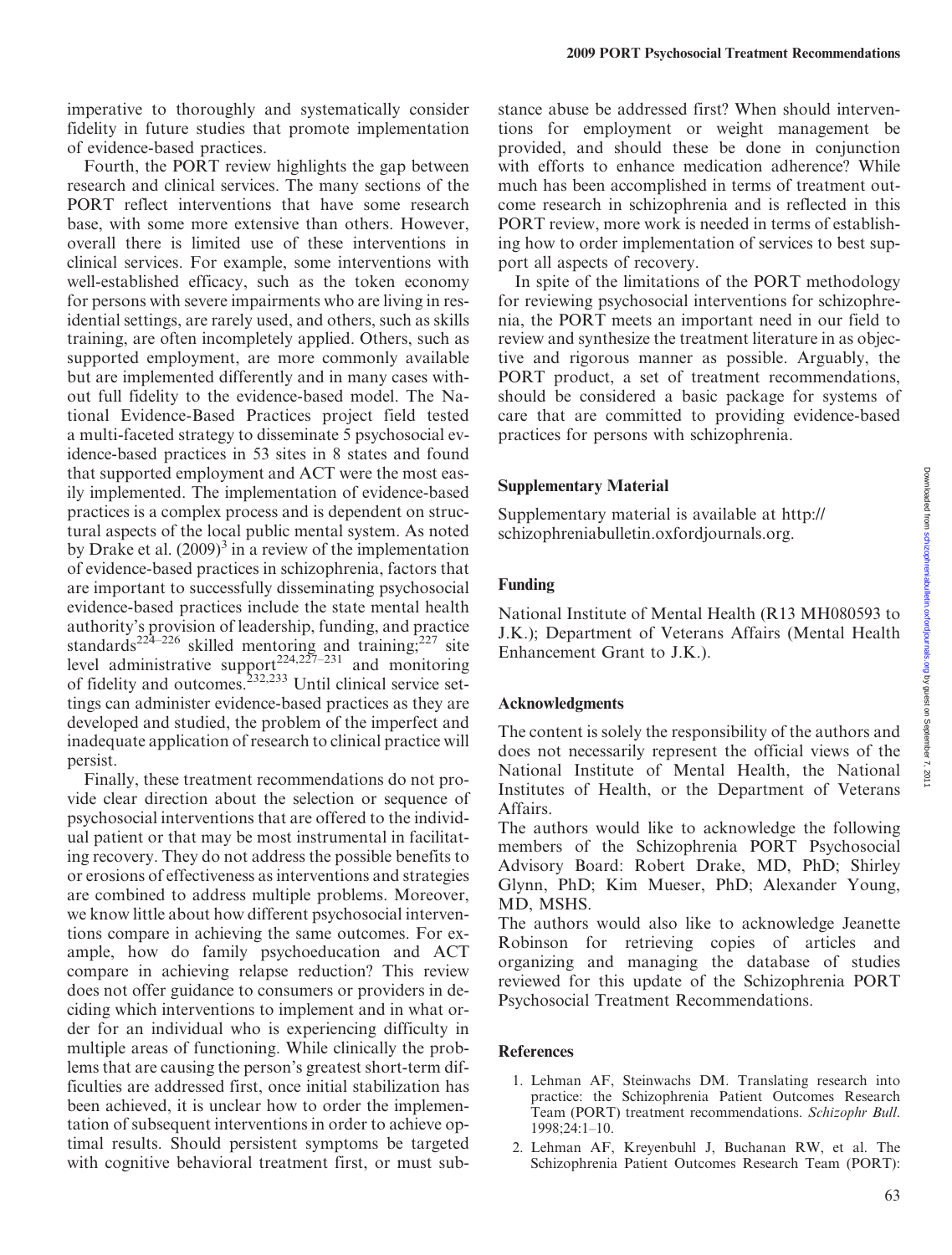updated treatment recommendations 2003. Schizophr Bull. 2004;30:193–217.

- 3. Drake RE, Essock SM, Bond GR. Implementing evidencebased practices for people with schizophrenia. Schizophr Bull. 2009;35:704–713.
- 4. Kreyenbuhl J, Buchanan RW, Dickerson F, Dixon L. The Schizophrenia Patient Outcomes Research Team (PORT): Updated Treatment Recommendations. Schizophr Bull. In press; doi:10.1093/schbul/sbp130.
- 5. Bustillo J, Lauriello J, Horan W, Keith S. The psychosocial treatment of schizophrenia: an update. Am J Psychiatry. 2001;158:163–175.
- 6. Coldwell CM, Bender WS. The effectiveness of assertive community treatment for homeless populations with severe mental illness: a meta-analysis. Am J Psychiatry. 2007;164: 393–399.
- 7. Nelson G, Aubry T, Lafrance A. A review of the literature on the effectiveness of housing and support, assertive community treatment, and intensive case management interventions for persons with mental illness who have been homeless. Am J Orthopsychiatry. 2007;77:350-361.
- 8. Bond GR, Miller LD, Krumwied RD, Ward RS. Assertive case management in three CMHCs: a controlled study. Hosp Community Psychiatry. 1988;39:411–418.
- 9. Burns BJ, Santos AB. Assertive community treatment: an update of randomized trials. Psychiatr Serv. 1995;46:669–675.
- 10. Bush CT, Langford MW, Rosen P, Gott W. Operation outreach: intensive case management for severely psychiatrically disabled adults. Hosp Community Psychiatry. 1990;41:647–649.
- 11. Dekker J, Wijdenes W, Koning YA, Gardien R, Hermandes-Willenborg L, Nusselder H. Assertive community treatment in Amsterdam. Community Ment Health J. 2002;38:425–434.
- 12. Essock SM, Kontos N. Implementing assertive community treatment teams. Psychiatr Serv. 1995;46:679–683.
- 13. Lehman AF, Dixon LB, Kernan E, DeForge BR, Postrado LT. A randomized trial of assertive community treatment for homeless persons with severe mental illness. Arch Gen Psychiatry. 1997;54:1038–1043.
- 14. Lehman AF, Dixon L, Hoch JS, Deforge B, Kernan E, Frank R. Cost-effectiveness of assertive community treatment for homeless persons with severe mental illness. Br J Psychiatry. 1999;174:346–352.
- 15. Rosenheck RA, Neale MS. Cost-effectiveness of intensive psychiatric community care for high users of inpatient services. Arch Gen Psychiatry. 1998;55:459–466.
- 16. Scott JE, Dixon LB. Assertive community treatment and case management for schizophrenia. Schizophr Bull. 1995;21:657–668.
- 17. Stein LI, Test MA. Alternative to mental hospital treatment. I. Conceptual model, treatment program, and clinical evaluation. Arch Gen Psychiatry. 1980;37:392–397.
- 18. Ziguras SJ, Stuart GW. A meta-analysis of the effectiveness of mental health case management over 20 years. Psychiatr Serv. 2000;51:1410–1421.
- 19. Morse GA, Calsyn RJ, Allen G, Tempelhoff B, Smith R. Experimental comparison of the effects of three treatment programs for homeless mentally ill people. Hosp Community Psychiatry. 1992;43:1005–1010.
- 20. Morse GA, Calsyn RJ, Klinkenberg WD, et al. An experimental comparison of three types of case management for homeless mentally ill persons. Psychiatr Serv. 1997;48:497–503.
- 21. Morse GA, Calsyn RJ, Dean Klinkenberg WD, et al. Treating homeless clients with severe mental illness and

substance use disorders: costs and outcomes. Community Ment Health J. 2006;42:377–404.

- 22. Wolff N, Helminiak TW, Morse GA, Calsyn RJ, Klinkenberg WD, Trusty ML. Cost-effectiveness evaluation of three approaches to case management for homeless mentally ill clients. Am J Psychiatry. 1997;154:341–348.
- 23. Sytema S, Wunderink L, Bloemers W, Roorda L, Wiersma D. Assertive community treatment in The Netherlands: a randomized controlled trial. Acta Psychiatr Scand. 2007;116:105–112.
- 24. Hamernik E, Pakenham KI. Assertive community treatment for persons with severe mental disorders: a controlled treatment outcome study. Behav Change. 1999;16:259–268.
- 25. Fekete DM, Bond GR, McDonel EC, Salyers M, Chen A, Miller L. Rural assertive community treatment: a field experiment. Psychiatr Rehabil J. 1998;21:371–379.
- 26. Herinckx HA, Kinney RF, Clarke GN, Paulson RI. Assertive community treatment versus usual care in engaging and retaining clients with severe mental illness. Psychiatr Serv. 1997;48:1297–1306.
- 27. Fiander M, Burns T, McHugo GJ, Drake RE. Assertive community treatment across the Atlantic: comparison of model fidelity in the UK and USA. Br J Psychiatry. 2003;182:248–254.
- 28. King R. Intensive case management: a critical re-appraisal of the scientific evidence for effectiveness. Adm Policy Ment Health. 2006;33:529–535.
- 29. Burns T, Catty J, Dash M, Roberts C, Lockwood A, Marshall M. Use of intensive case management to reduce time in hospital in people with severe mental illness: systematic review and meta-regression [see comment]. BMJ. 2007;335:336.
- 30. Latimer EA. Economic impacts of assertive community treatment: a review of the literature. Can J Psychiatry. 1999;44:443–454.
- 31. Nelson G, Aubrey T, Lafrance A. A review of the literature on the effectiveness of housing and support, assertive community treatment, and intensive case management interventions for persons with mental illness who have been homeless. Am J Orthopsychiatry. 2007;77:350-361.
- 32. Chandler D, Meisel J, Hu T, McGowen M, Madison K. A capitated model for a cross-section of severely mentally ill clients: employment outcomes. Community Ment Health J. 1997;33:501–516.
- 33. McFarlane WR, Dushay RA, Deakins SM, et al. Employment outcomes in family-aided assertive community treatment. Am J Orthopsychiatry. 2000;70:203–214.
- 34. Resnick SG, Neale MS, Rosenheck RA. Impact of public support payments, intensive psychiatric community care, and program fidelity on employment outcomes for people with severe mental illness. *J Nerv Ment Dis.* 2003;191: 139–144.
- 35. Chandler D, Spicer G, Wagner M, Hargreaves W. Costeffectiveness of a capitated assertive community treatment program. Psychiatr Rehabil J. 1999;22:327–336.
- 36. Jerrell JM. Skill, symptom, and satisfaction changes in three service models for people with psychiatric disability. Psychiatr Rehabil J. 1999;22:342–348.
- 37. Drake RE, McHugo GJ, Clark RE, et al. Assertive community treatment for patients with co-occurring severe mental illness and substance use disorder: a clinical trial. Am J Orthopsychiatry. 1998;68:201–215.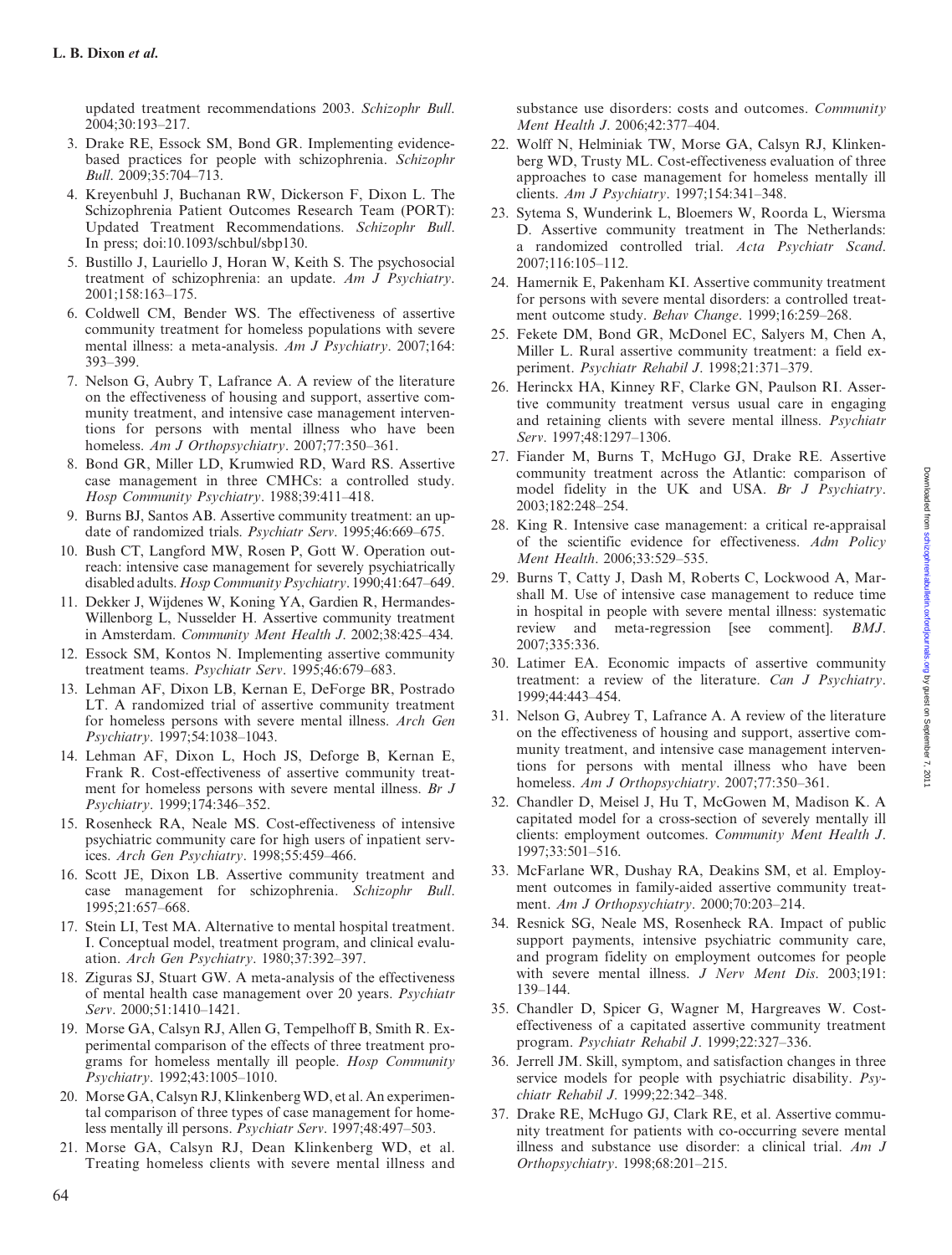- 38. Essock SM, Mueser KT, Drake RE, et al. Comparison of ACT and standard case management for delivering integrated treatment for co-occurring disorders [see comment]. Psychiatr Serv. 2006;57:185–196.
- 39. Chandler DW, Spicer G. Integrated treatment for jail recidivists with co-occurring psychiatric and substance use disorders. Community Ment Health J. 2006;42:405–425.
- 40. Lamberti JS, Weisman R, Faden DI. Forensic assertive community treatment: preventing incarceration of adults with severe mental illness. Psychiatr Serv. 2004;55:1285–1293.
- 41. Drake RE, Morrissey JP, Mueser KT. The challenge of treating forensic dual diagnosis clients: comment on ''integrated treatment for jail recidivists with co-occurring psychiatric and substance use disorders''. Community Ment Health J. 2006;42:427–432.
- 42. Drake RE, Becker DR, Biesanz JC, Torrey WC, McHugo GJ, Wyzik PF. Rehabilitative day treatment vs. supported employment: I. Vocational outcomes. Community Ment Health J. 1994;30:519–532.
- 43. Bond GR, Dietzen LL, McGrew JH, Miller LD. Accelerating entry into supported employment for persons with severe psychiatric disabilities. Rehabil Psychol. 1995;40:75–94.
- 44. Drake RE, Becker DR, Biesanz JC, Wyzik PF, Torrey WC. Day treatment versus supported employment for persons with severe mental illness: a replication study. Psychiatr Serv. 1996;47:1125–1127.
- 45. Bailey EL, Ricketts SK, Becker DR, Xie H, Drake RE. Do long-term day treatment clients benefit from supported employment? Psychiatr Rehabil J. 1998;22:24–29.
- 46. Bond GR, Drake RE, Becker DR, Mueser KT. Effectiveness of psychiatric rehabilitation approaches for employment of people with severe mental illness. J Disabil Policy Stud. 1999;10:18–52.
- 47. Drake RE, McHugo GJ, Bebout RR, et al. A randomized clinical trial of supported employment for inner-city patients with severe mental disorders. Arch Gen Psychiatry. 1999;56:627–633.
- 48. Lehman AF, Goldberg R, Dixon LB, et al. Improving employment outcomes for persons with severe mental illnesses. Arch Gen Psychiatry. 2002;59:165–172.
- 49. Gold PB, Meisler N, Santos AB, Carnemolla MA, Williams OH, Keleher J. Randomized trial of supported employment integrated with assertive community treatment for rural adults with severe mental illness. Schizophr Bull. 2006;32:378–395.
- 50. Cook JA, Leff HS, Blyler CR, et al. Results of a multisite randomized trial of supported employment interventions for individuals with severe mental illness. Arch Gen Psychiatry. 2005;62:505–512.
- 51. Twamley EW, Jeste DV, Lehman AF. Vocational rehabilitation in schizophrenia and other psychotic disorders: a literature review and meta-analysis of randomized controlled trials. J Nerv Ment Dis. 2003;191:515–523.
- 52. Twamley EW, Padin DS, Bayne KS, Narvaez JM, Williams RE, Jeste DV. Work rehabilitation for middle-aged and older people with schizophrenia: a comparison of three approaches. J Nerv Ment Dis. 2005;193:596–601.
- 53. Burns T, Catty J, Becker T, et al. The effectiveness of supported employment for people with severe mental illness: a randomised controlled trial. Lancet. 2007;370:1146–1152.
- 54. Cook JA, Lehman AF, Drake R, et al. Integration of psychiatric and vocational services: a multisite randomized,

controlled trial of supported employment. Am J Psychiatry. 2005;162:1948–1956.

- 55. Latimer EA, Lecomte T, Becker DR, et al. Generalisability of the individual placement and support model of supported employment: results of a Canadian randomised controlled trial [erratum appears in Br J Psychiatry. 2006;189:191]. Br J Psychiatry. 2006;189:65–73.
- 56. Kin Wong K, Chiu R, Tang B, Mak D, Liu J, Chiu SN. A randomized controlled trial of a supported employment program for persons with long-term mental illness in Hong Kong. Psychiatr Serv. 2008;59:84–90.
- 57. Becker DR, Smith J, Tanzman B, Drake RE, Tremblay T. Fidelity of supported employment programs and employment outcomes. Psychiatr Serv. 2001;52:834–836.
- 58. Becker DR, Xie H, McHugo GJ, Halliday J, Martinez RA. What predicts supported employment program outcomes? Community Ment Health J. 2006;42:303–313.
- 59. Catty J, Lissouba P, White S, et al. Predictors of employment for people with severe mental illness: results of an international six-centre RCT. Br J Psychiatry. 2008;192:224–231.
- 60. Mcgrew JH, Griss ME. Concurrent and predictive validity of two scales to assess the fidelity of implementation of supported employment. Psychiatr Rehabil J. 2005;29:41–47.
- 61. McGurk SR, Mueser KT, Feldman K, Wolfe R, Pascaris A. Cognitive training for supported employment: 2-3 year outcomes of a randomized controlled trial [see comment]. Am J Psychiatry. 2007;164:437–441.
- 62. Wexler BE, Bell MD. Cognitive remediation and vocational rehabilitation for schizophrenia. Schizophr Bull. 2005;31:931–941.
- 63. Mueser KT, Aalto S, Becker DR, et al. The effectiveness of skills training for improving outcomes in supported employment. Psychiatr Serv. 2005;56:1254–1260.
- 64. Wallace CJ, Tauber R. Supplementing supported employment with workplace skills training. Psychiatr Serv. 2004;55:513–515.
- 65. Lysaker PH, Bond G, Davis LW, Bryson GJ, Bell MD. Enhanced cognitive-behavioral therapy for vocational rehabilitation in schizophrenia: effects on hope and work. J Rehabil Res Dev. 2005;42:673–682.
- 66. Vauth R, Corrigan PW, Clauss M, et al. Cognitive strategies versus self-management skills as adjunct to vocational rehabilitation. Schizophr Bull. 2005;31:55–66.
- 67. Dilk MN, Bond GR. Meta-analytic evaluation of skills training research for individuals with severe mental illness. J Consult Clin Psychol. 1996;64:1337–1346.
- 68. Pfammatter M, Junghan UM, Brenner HD. Efficacy of psychological therapy in schizophrenia: conclusions from metaanalyses. Schizophr Bull. 2006;32(suppl 1):S64–S80.
- 69. Kurtz MM, Mueser KT. A meta-analysis of controlled research on social skills training for schizophrenia. J Consult Clin Psychol. 2008;76:491–504.
- 70. Eckman TA, Wirshing WC, Marder SR, et al. Technique for training schizophrenic patients in illness self-management: a controlled trial. Am J Psychiatry. 1992;149:1549–1555.
- 71. Wallace CJ, Liberman RP, MacKain SJ, Blackwell G, Eckman TA. Effectiveness and replicability of modules for teaching social and instrumental skills to the severely mentally ill. Am J Psychiatry. 1992;149:654–658.
- 72. Mueser KT, Wallace CJ, Liberman RP. New developments in social skills training. Behav Change. 1995;12:31–40.
- 73. Liberman RP, Wallace CJ, Blackwell G, Kopelowicz A, Vaccaro JV, Mintz J. Skills training versus psychosocial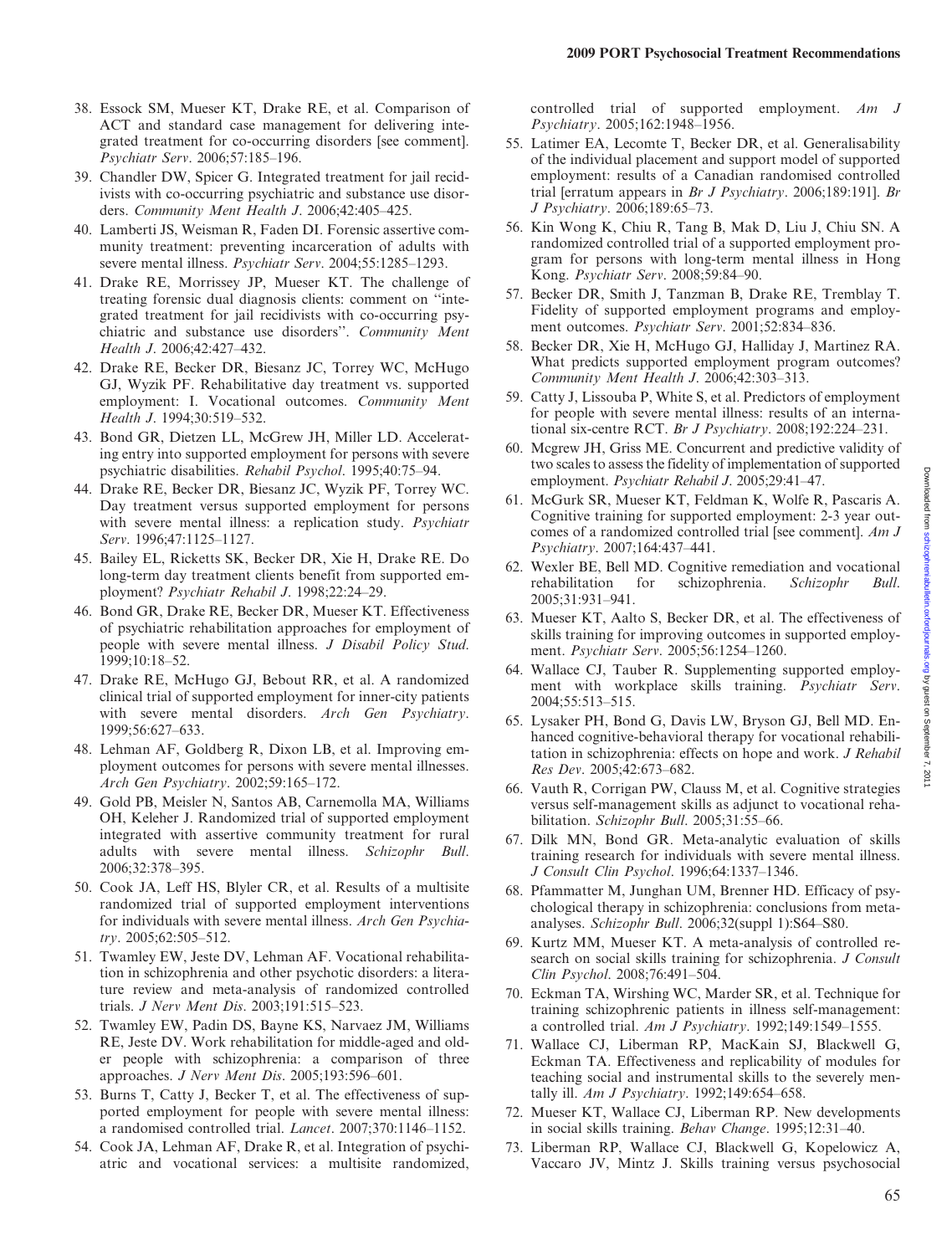occupational therapy for persons with persistent schizophrenia. Am J Psychiatry. 1998;155:1087–1091.

- 74. Bellack AS, Bennett ME, Gearon JS, Brown CH, Yang Y. A randomized clinical trial of a new behavioral treatment for drug abuse in people with severe and persistent mental illness. Arch Gen Psychiatry. 2006;63:426–432.
- 75. Kopelowicz A, Zarate R, Gonzalez Smith V, Mintz J, Liberman RP. Disease management in Latinos with schizophrenia: a family-assisted, skills training approach. Schizophr Bull. 2003;29:211–227.
- 76. Patterson TL, Bucardo J, McKibbin CL, et al. Development and pilot testing of a new psychosocial intervention for older Latinos with chronic psychosis. Schizophr Bull. 2005;31: 922–930.
- 77. Valencia M, Rascon ML, Juarez F, Murow E. A psychosocial skills training approach in Mexican out-patients with schizophrenia. Psychol Med. 2007;37:1393–1402.
- 78. Xiang YT, Weng YZ, Li WY, et al. Efficacy of the community re-entry module for patients with schizophrenia in Beijing, China: outcome at 2-year follow-up. Br J Psychiatry. 2007;190:49–56.
- 79. Glynn SM, Marder SR, Liberman RP, et al. Supplementing clinic-based skills training with manual-based community support sessions: effects on social adjustment of patients with schizophrenia. Am J Psychiatry. 2002;159:829–837.
- 80. Moriana JA, Alarcon E, Herruzo J. In-home psychosocial skills training for patients with schizophrenia. Psychiatr Serv. 2006;57:260–262.
- 81. Petersen L, Nordentoft M, Jeppesen P, et al. Improving 1 year outcome in first-episode psychosis: OPUS trial [see comment]. Br J Psychiatry Suppl. 2005;S98-103.
- 82. Hasson-Ohayon I, Roe D, Kravetz S. A randomized controlled trial of the effectiveness of the illness management and recovery program. Psychiatr Serv. 2007;58:1461–1466.
- 83. Bellack AS, Mueser KT, Gingerich S, Agresta J. Social Skills Training for Schizophrenia. New York, NY: Guildford; 2004.
- 84. Liberman RP, Corrigan PW. Designing new psychosocial treatments for schizophrenia. Psychiatry. 1993;56:238–249, discussion 250–253.
- 85. Tarrier N, Beckett R, Harwood S, Baker A, Yusupoff L, Ugarteburu I. A trial of two cognitive-behavioural methods of treating drug-resistant residual psychotic symptoms in schizophrenic patients: I. Outcome [see comment]. Br J Psychiatry. 1993;162:524–532.
- 86. Garety PA, Kuipers L, Fowler D, Chamberlain F, Dunn G. Cognitive behavioural therapy for drug-resistant psychosis. Br J Med Psychol. 1994;67:259–271.
- 87. Wykes T, Parr AM, Landau S. Group treatment of auditory hallucinations. Exploratory study of effectiveness. Br J Psychiatry. 1999;175:180–185.
- 88. Trower P, Birchwood M, Meaden A, Byrne S, Nelson A, Ross K. Cognitive therapy for command hallucinations: randomised controlled trial. Br J Psychiatry. 2004;184:312–320.
- 89. Gumley A, O'Grady M, McNay L, Reilly J, Power K, Norrie J. Early intervention for relapse in schizophrenia: results of a 12-month randomized controlled trial of cognitive behavioural therapy [see comment]. Psychol Med. 2003; 33:419–431.
- 90. Pinto A, La Pia S, Mennella R, Giorgio D, DeSimone L. Cognitive-behavioral therapy and clozapine for clients with treatment-refractory schizophrenia. Psychiatr Serv. 1999;50:901–904.
- 91. Tarrier N, Yusupoff L, Kinney C, et al. Randomised controlled trial of intensive cognitive behaviour therapy for patients with chronic schizophrenia. BMJ. 1998; 317:303–307.
- 92. Sensky T, Turkington D, Kingdon D, et al. A randomized controlled trial of cognitive-behavioral therapy for persistent symptoms in schizophrenia resistant to medication. Arch Gen Psychiatry. 2000;57:165–172.
- 93. Rector NA, Seeman MV, Segal ZV. Cognitive therapy for schizophrenia: a preliminary randomized controlled trial. Schizophr Res. 2003;63:1–11.
- 94. Turkington D, Kingdon D, Rathod S, Hammond K, Pelton J, Mehta R. Outcomes of an effectiveness trial of cognitive-behavioural intervention by mental health nurses in schizophrenia. Br J Psychiatry. 2006;189: 36–40.
- 95. Startup M, Jackson MC, Bendix S. North Wales randomized controlled trial of cognitive behaviour therapy for acute schizophrenia spectrum disorders: outcomes at 6 and 12 months [see comment]. Psychol Med. 2004;34:413–422.
- 96. Startup M, Jackson MC, Evans KE, Bendix S. North Wales randomized controlled trial of cognitive behaviour therapy for acute schizophrenia spectrum disorders: two-year follow-up and economic evaluation. Psychol Med. 2005;35:1307–1316.
- 97. Startup M, Jackson MC, Startup S. Insight and recovery from acute psychotic episodes: the effects of cognitive behavior therapy and premature termination of treatment. J Nerv Ment Dis. 2006;194:740–745.
- 98. Durham RC, Guthrie M, Morton RV, et al. Tayside-Fife clinical trial of cognitive-behavioural therapy for medication-resistant psychotic symptoms. Results to 3-month follow-up. Br J Psychiatry. 2003;182:303–311.
- 99. Bradshaw W. Integrating cognitive-behavioral psychotherapy for persons with schizophrenia into a psychiatric rehabilitation program: results of a three year trial. *Community* Ment Health J. 2000;36:491–500.
- 100. Kuipers E, Garety P, Fowler D, et al. London-East Anglia randomised controlled trial of cognitive-behavioural therapy for psychosis. I: effects of the treatment phase. Br J Psychiatry. 1997;171:319–327.
- 101. Turkington D, Kingdon D, Turner T. Insight into Schizophrenia Research Group.Effectiveness of a brief cognitivebehavioural therapy intervention in the treatment of schizophrenia. Br J Psychiatry. 2002;180:523–527.
- 102. Turkington D, Sensky T, Scott J, et al. A randomized controlled trial of cognitive-behavior therapy for persistent symptoms in schizophrenia: a five-year follow-up. Schizophr Res. 2008;98:1–7.
- 103. Granholm E, McQuaid JR, McClure FS, et al. A randomized, controlled trial of cognitive behavioral social skills training for middle-aged and older outpatients with chronic schizophrenia. Am J Psychiatry. 2005;162:520-529.
- 104. Granholm E, McQuaid JR, McClure FS, et al. Randomized controlled trial of cognitive behavioral social skills training for older people with schizophrenia: 12-month follow-up. J Clin Psychiatry. 2007;68:730–737.
- 105. Wykes T, Hayward P, Thomas N, et al. What are the effects of group cognitive behaviour therapy for voices? A randomised control trial. Schizophr Res. 2005;77:201–210.
- 106. Tarrier N, Wykes T. Is there evidence that cognitive behaviour therapy is an effective treatment for schizophrenia? A cautious or cautionary tale? Behav Res Ther. 2004; 42:1377–1401.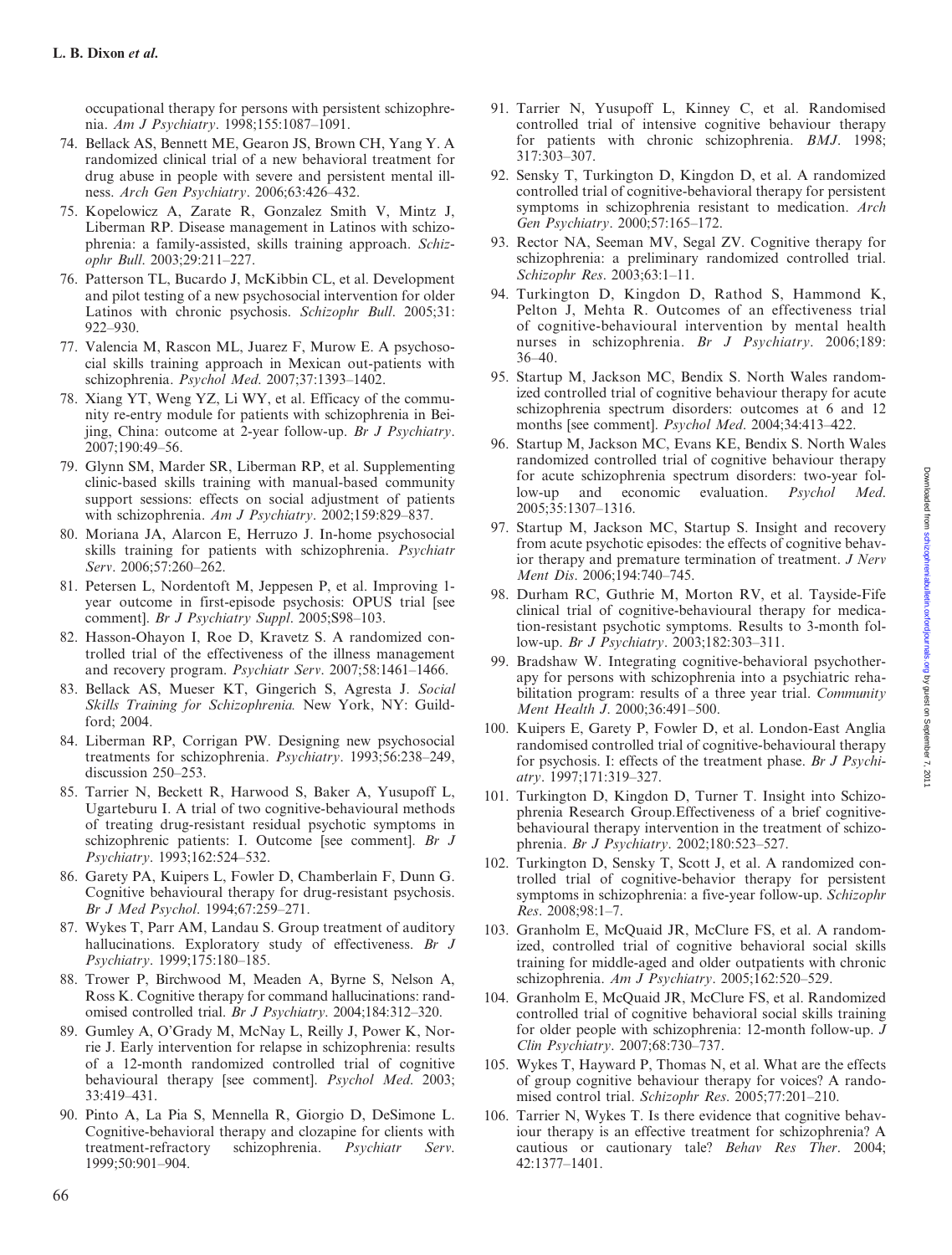- 107. Tarrier N. Cognitive behaviour therapy for schizophrenia—a review of development, evidence and implementation [see comment]. Psychother Psychosom. 2005;74:136–144.
- 108. Wykes T, Steel C, Everitt B, Tarrier N. Cognitive behavior therapy for schizophrenia: effect sizes, clinical models, and methodological rigor. Schizophr Bull. 2008;34:523–537.
- 109. Barrowclough C, Haddock G, Lobban F, et al. Group cognitive-behavioural therapy for schizophrenia. Randomised controlled trial. Br J Psychiatry. 2006;189:527–532.
- 110. Cather C, Penn D, Otto MW, Yovel I, Mueser KT, Goff DC. A pilot study of functional cognitive behavioral therapy (fCBT) for schizophrenia. Schizophr Res. 2005;74:201–209.
- 111. Valmaggia LR, van der Gaag M, Tarrier N, Pijnenborg M, Slooff CJ. Cognitive-behavioural therapy for refractory psychotic symptoms of schizophrenia resistant to atypical antipsychotic medication. Randomised controlled trial [see comment]. Br J Psychiatry. 2005;186:324–330.
- 112. Bechdolf A, Knost B, Kuntermann C, et al. A randomized comparison of group cognitive-behavioural therapy and group psychoeducation in patients with schizophrenia [see comment] [erratum appears in Acta Psychiatr Scand. 2004;110:483]. Acta Psychiatr Scand. 2004;110:21–28.
- 113. Bateman K, Hansen L, Turkington D, Kingdon D. Cognitive behavioral therapy reduces suicidal ideation in schizophrenia: results from a randomized controlled trial. Suicide Life Threat Behav. 2007;37:284–290.
- 114. Bach P, Hayes SC. The use of acceptance and commitment therapy to prevent the rehospitalization of psychotic patients: a randomized controlled trial. J Consult Clin Psychol. 2002;70:1129–1139.
- 115. Lewis S, Tarrier N, Haddock G, et al. Randomised controlled trial of cognitive-behavioural therapy in early schizophrenia: acute-phase outcomes. Br J Psychiatry Suppl. 2002;43:s91–s97.
- 116. Tarrier N, Haddock G, Lewis S, Drake R, Gregg L, So CTG. Suicide behaviour over 18 months in recent onset schizophrenic patients: the effects of CBT. Schizophr Res. 2006;83:15–27.
- 117. Jackson H, McGorry P, Edwards J, et al. A controlled trial of cognitively oriented psychotherapy for early psychosis (COPE) with four-year follow-up readmission data. Psychol Med. 2005;35:1295–1306.
- 118. Jackson HJ, McGorry PD, Killackey E, et al. Acute-phase and 1-year follow-up results of a randomized controlled trial of CBT versus befriending for first-episode psychosis: the ACE project. Psychol Med. 2008;38:725–735.
- 119. Garety PA, Fowler DG, Freeman D, Bebbington P, Dunn G, Kuipers E. Cognitive–behavioural therapy and family intervention for relapse prevention and symptom reduction in psychosis: randomised controlled trial. Br J Psychiatry. 2008;192:412–423.
- 120. Dickerson FB. Cognitive behavioral psychotherapy for schizophrenia: a review of recent empirical studies. Schizophr Res. 2000;43:71–90.
- 121. Elliott PA, Barlow F, Hooper A, Kingerlee PE. Maintaining patients' improvements in a token economy. Behav Res Ther. 1979;17:355–367.
- 122. Lippman MR, Motta RW. Effects of positive and negative reinforcement on daily living skills in chronic psychiatric patients in community residences. J Clin Psychol. 1993;49:654–662.
- 123. Schaefer HH, Martin PL. Behavioral therapy for ''apathy'' of hospitalized schizophrenics. Psychol Rep. 1966;19:1147-1158.
- 124. Maley RF, Feldman GL, Ruskin RS. Evaluation of patient improvement in a token economy treatment program. J Abnorm Psychol. 1973;82:141–144.
- 125. Paul GL, Lentz RJ. Psychosocial Treatment of Chronic Mental Patients: Milieu Versus Social-Learning Programs. Cambrigde, MA: Harvard University Press; 1977:528.
- 126. Li F, Wang M. A behavioural training programme for chronic schizophrenic patients. A three-month randomised controlled trial in Beijing. Br J Psychiatry Suppl. 1994;24:32–37.
- 127. Baker R, Hall JN, Hutchinson K, Bridge G. Symptom changes in chronic schizophrenic patients on a token economy: a controlled experiment. Br J Psychiatry. 1977;131:381–393.
- 128. Hall JN, Baker RD, Hutchinson K. A controlled evaluation of token economy procedures with chronic schizophrenic patients. Behav Res Ther. 1977;15:261–283.
- 129. Ayllon T, Azrin NH. The measurement and reinforcement of behavior of psychotics. J Exp Anal Behav. 1965;8:357–383.
- 130. Gripp RF, Magaro PA. A token economy program evaluation with untreated control ward comparisons. Behav Res Ther. 1971;9:137–149.
- 131. Shean GD, Zeidberg Z. Token reinforcement therapy: a comparison of matched groups. J Behav Ther Exp Psychiatry. 1971;2:95–105.
- 132. Rimmerman A, Finn H, Schnee J, Klein I. Token reinforcement in the psychosocial rehabilitation of individuals with chronic mental illness: is it effective over time? Int J Rehabil Res. 1991;14:123–130.
- 133. Silverstein SM, Hatashita-Wong M, Wilkniss S, et al. Behavioral rehabilitation of the ''treatment-refractory'' schizophrenia patient: conceptual foundations, interventions, and outcome data. Psychol Serv. 2006;3:145–169.
- 134. Glynn SM. Token economy approaches for psychiatric patients: progress and pitfalls over 25 years. Behav Modif. 1990;14:383–407.
- 135. Corrigan PW. Use of token economy with seriously mentally ill patients: criticisms and misconceptions. Psychiatr Serv. 1995;46:1258–1263.
- 136. Dickerson FB, Tenhula WN, Green-Paden LD. The token economy for schizophrenia: review of the literature and recommendations for future research. Schizophr Res. 2005;75:405–416.
- 137. Corrigan PW. Strategies that overcome barriers to token economies in community programs for severe mentally ill adults. Community Ment Health J. 1991;27:17–30.
- 138. Dickerson FB. Lessons from the token economy for today's rehabilitation programs. Psychiatr Rehabil Skills. 1996;1: 3–6.
- 139. Barrowclough C, Tarrier N, Lewis S, et al. Randomised controlled effectiveness trial of a needs-based psychosocial intervention service for carers of people with schizophrenia. Br J Psychiatry. 1999;174:505–511.
- 140. Lenior ME, Dingemans PM, Linszen DH, de Haan L, Schene AH. Social functioning and the course of early-onset schizophrenia: five-year follow-up of a psychosocial intervention. *Br J Psychiatry*. 2001;179:53-58.
- 141. Sellwood W, Barrowclough C, Tarrier N, Quinn J, Mainwaring J, Lewis S. Needs-based cognitive-behavioural family intervention for carers of patients suffering from schizophrenia: 12-month follow-up [see comment]. Acta Psychiatr Scand. 2001;104:346–355.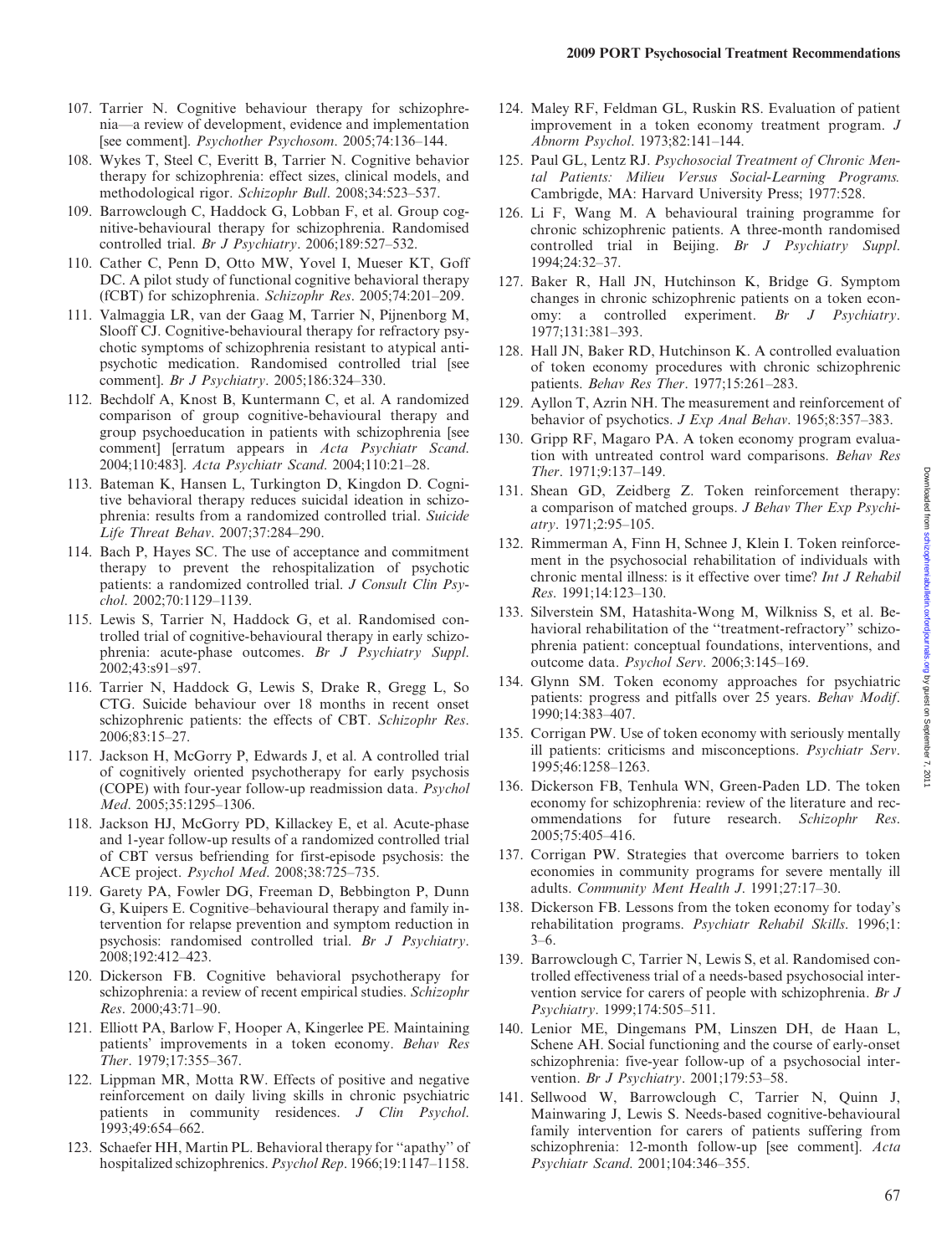- 142. Sellwood W, Wittkowski A, Tarrier N, Barrowclough C. Needs-based cognitive-behavioural family intervention for patients suffering from schizophrenia: 5-year follow-up of a randomized controlled effectiveness trial. Acta Psychiatr Scand. 2007;116:447–452.
- 143. Tarrier N, Barrowclough C, Vaughn C, et al. Community management of schizophrenia. A two-year follow-up of a behavioural intervention with families. Br J Psychiatry. 1989;154:625–628.
- 144. Xiong W, Phillips MR, Hu X, et al. Family-based intervention for schizophrenic patients in China. A randomised controlled trial. Br J Psychiatry. 1994;165:239–247.
- 145. Zhang M, Wang M, Li J, Phillips MR. Randomised-control trial of family intervention for 78 first-episode male schizophrenic patients. An 18-month study in Suzhou, Jiangsu. Br J Psychiatry Suppl. 1994;96–102.
- 146. Hogarty GE, Anderson CM, Reiss DJ, et al. Environmental/ Personal Indicators in the Course of Schizophrenia Research Group. Family psychoeducation, social skills training, and maintenance chemotherapy in the aftercare treatment of schizophrenia: I. One-year effects of a controlled study on relapse and expressed emotion. Arch Gen Psychiatry. 1986;43:633–642.
- 147. Hogarty GE, Anderson CM, Reiss DJ, et al. Family psychoeducation, social skills training, and maintenance chemotherapy in the aftercare of schizophrenia: II. Two-year effects of a controlled study on relapse and adjustment. Arch Gen Psychiatry. 1991;48:340–347.
- 148. Mari JJ, Streiner DL. An overview of family interventions and relapse on schizophrenia: meta-analysis of research findings. Psychol Med. 1994;24:565–578.
- 149. Pilling S, Bebbington P, Kuipers E, et al. Psychological treatments in schizophrenia: I. Meta-analysis of family intervention and cognitive behaviour therapy. Psychol Med. 2002;32:763–782.
- 150. Pitschel-Walz G, Leucht S, Bauml J, Kissling W, Engel RR. The effect of family interventions on relapse and rehospitalization in schizophrenia–a meta-analysis. Schizophr Bull. 2001;27:73–92.
- 151. Falloon IR, Boyd JL, McGill CW, et al. Family management in the prevention of morbidity of schizophrenia. Clinical outcome of a two-year longitudinal study. Arch Gen Psychiatry. 1985;42:887–896.
- 152. Mueser KT, Sengupta A, Schooler NR, et al. Family treatment and medication dosage reduction in schizophrenia: effects on patient social functioning, family attitudes, and burden. J Consult Clin Psychol. 2001;69:  $3 - 12$ .
- 153. Dyck DG, Short RA, Hendryx MS, et al. Management of negative symptoms among patients with schizophrenia attending multiple-family groups. *Psychiatr Serv*. tending multiple-family groups. Psychiatr Serv. 2000;51:513–519.
- 154. Magliano L, Fiorillo A, Malangone C, De Rosa C, Maj M. Patient functioning and family burden in a controlled, realworld trial of family psychoeducation for schizophrenia. Psychiatr Serv. 2006;57:1784–1791.
- 155. Hazel NA, McDonell MG, Short RA, et al. Impact of multiple-family groups for outpatients with schizophrenia on caregivers' distress and resources [see comment]. Psychiatr Serv. 2004;55:35–41.
- 156. Dyck DG, Hendryx MS, Short RA, Voss WD, McFarlane WR. Service use among patients with schizophrenia in psychoeducational multiple-family group treatment. Psychiatr Serv. 2002;53:749–754.
- 157. Bradley GM, Couchman GM, Perlesz A, Nguyen AT, Singh B, Riess C. Multiple-family group treatment for Englishand Vietnamese-speaking families living with schizophrenia. Psychiatr Serv. 2006;57:521–530.
- 158. Ran MS, Xiang MZ, Chan CL, et al. Effectiveness of psychoeducational intervention for rural Chinese families experiencing schizophrenia–a randomised controlled trial. Soc Psychiatry Psychiatr Epidemiol. 2003;38:69–75.
- 159. Zhang M, Yan H, Yao C, Ye J. Effectiveness of psychoeducation of relatives of schizophrenic patients: a prospective cohort study in five cities of China. Int J Ment Health. 1993;22:47–59.
- 160. Pickett-Schenk SA, Bennett C, Cook JA, et al. Changes in caregiving satisfaction and information needs among relatives of adults with mental illness: results of a randomized evaluation of a family-led education intervention. Am J Orthopsychiatry. 2006;76:545–553.
- 161. Pickett-Schenk SA, Cook JA, Steigman P, Lippincott R, Bennett C, Grey DD. Psychological well-being and relationship outcomes in a randomized study of family-led education. Arch Gen Psychiatry. 2006;63:1043–1050.
- 162. Pickett-Schenk SA, Lippincott RC, Bennett C, Steigman PJ. Improving knowledge about mental illness through family-led education: the journey of hope. Psychiatr Serv. 2008;59:49–56.
- 163. Posner CM, Wilson KG, Kral MJ, Lander S, McLlwraith RD. Family psychoeducational support groups in schizophrenia. Am J Orthopsychiatry. 1992;62:206–218.
- 164. Solomon P, Draine J, Mannion E, Meisel M. Impact of brief family psychoeducation on self-efficacy. Schizophr Bull. 1996;22:41–50.
- 165. Xiang M, Ran M, Li S. A controlled evaluation of psychoeducational family intervention in a rural Chinese community. Br J Psychiatry. 1994;165:544–548.
- 166. Spiegel D, Wissler T. Using family consultation as psychiatric aftercare for schizophrenic patients. Hosp Community Psychiatry. 1987;38:1096–1099.
- 167. Merinder LB, Viuff AG, Laugesen HD, Clemmensen K, Misfelt S, Espensen B. Patient and relative education in community psychiatry: a randomized controlled trial regarding its effectiveness. Soc Psychiatry Psychiatr Epidemiol. 1999;34:287–294.
- 168. Pitschel-Walz G, Bauml J, Bender W, Engel RR, Wagner M, Kissling W. Psychoeducation and compliance in the treatment of schizophrenia: results of the Munich Psychosis Information Project Study. J Clin Psychiatry. 2006;67:443–452.
- 169. Cuijpers P. The effects of family interventions on relatives' burden: a meta-analysis. J Ment Health. 1999;8:275–285.
- 170. Vaughan K, Doyle M, McConaghy N, Blaszczynski A, Fox A, Tarrier N. The Sydney intervention trial: a controlled trial of relatives' counselling to reduce schizophrenic relapse. Soc Psychiatry Psychiatr Epidemiol. 1992;27:16–21.
- 171. Shaner A, Roberts LJ, Eckman TA, et al. Sources of diagnostic uncertainty for chronically psychotic cocaine abusers. Psychiatr Serv. 1998;49:684–690.
- 172. Rosenthal RN, Miner CR. Differential diagnosis of substance-induced psychosis and schizophrenia in patients with substance use disorders. Schizophr Bull. 1997;23:187-193.
- 173. Corty E, Lehman AF, Myers CP. Influence of psychoactive substance use on the reliability of psychiatric diagnosis.  $J$ Consult Clin Psychol. 1993;61:165–170.
- 174. Lehman AF, Myers CP, Dixon LB, Johnson JL. Defining subgroups of dual diagnosis patients for service planning. Hosp Community Psychiatry. 1994;45:556–561.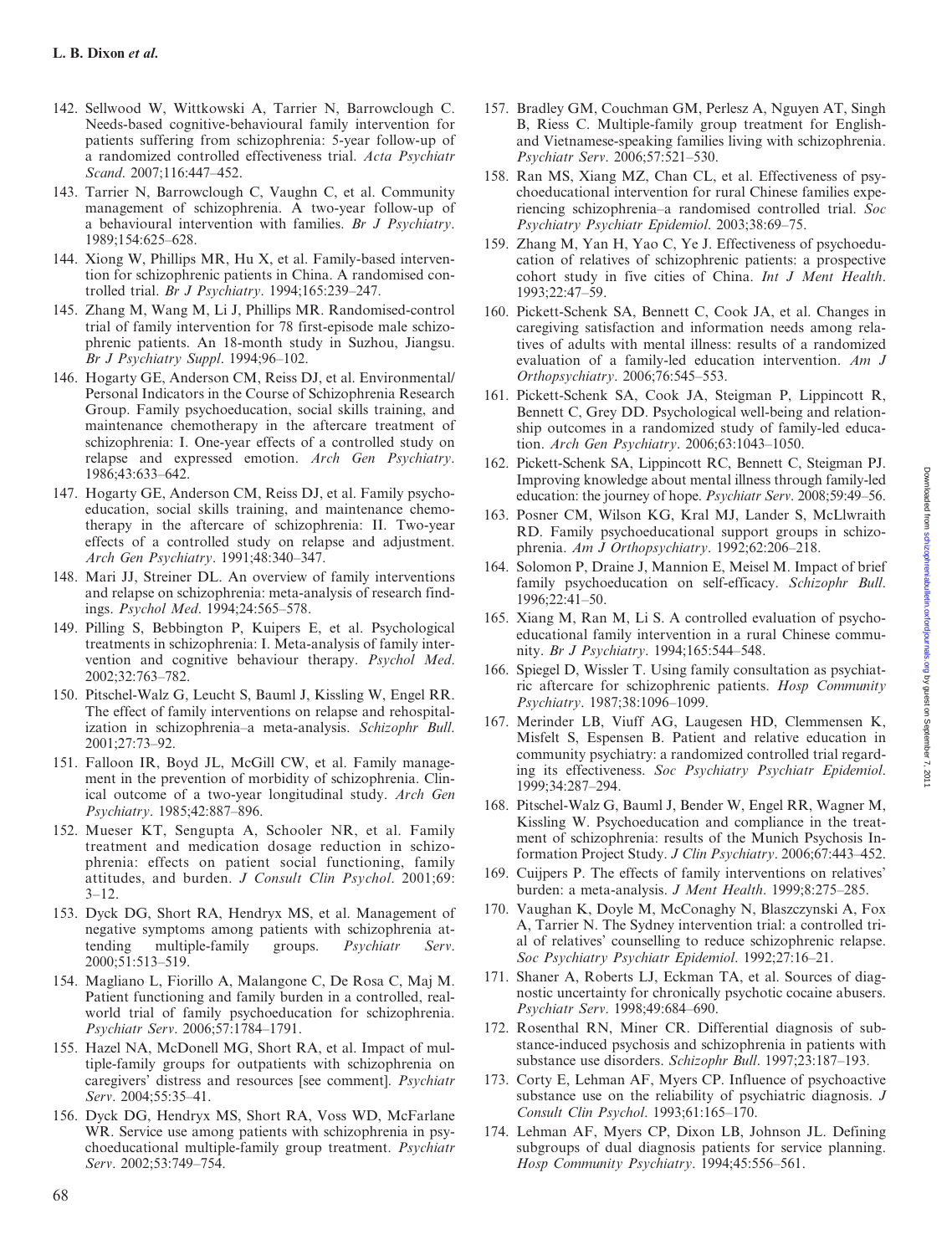- 175. Trierweiler SJ, Neighbors HW, Munday C, Thompson EE, Jackson JS, Binion VJ. Differences in patterns of symptom attribution in diagnosing schizophrenia between African American and non-African American clinicians. Am J Orthopsychiatry. 2006;76:154–160.
- 176. Hellerstein DJ, Rosenthal RN, Miner CR. A prospective study of integrated outpatient treatment for substanceabusing schizophrenic patients. Am J Addict. 1995;4:33–42.
- 177. Lehman AF, Herron JD, Schwartz RP, Myers CP. Rehabilitation for adults with severe mental illness and substance use disorders: a clinical trial. J Nerv Ment Dis. 1993;181:86–90.
- 178. Burnam MA, Morton SC, McGlynn EA, et al. An experimental evaluation of residential and nonresidential treatment for dually diagnosed homeless adults. J Addict Dis. 1995;14:111–134.
- 179. Herman SE, BootsMiller B, Jordan L, et al. Immediate outcomes of substance use treatment within a state psychiatric hospital. J Ment Health Adm. 1997;24:126–138.
- 180. Nuttbrock LA, Rahav M, Rivera JJ, Ng-Mak DS, Link BG. Outcomes of homeless mentally ill chemical abusers in community residences and a therapeutic community. Psychiatr Serv. 1998;49:68–76.
- 181. Herman SE, Frank KA, Mowbray CT, et al. Longitudinal effects of integrated treatment on alcohol use for persons with serious mental illness and substance use disorders. J Behav Health Serv Res. 2000;27:286–302.
- 182. Mangrum LF, Spence RT, Lopez M. Integrated versus parallel treatment of co-occurring psychiatric and substance use disorders. J Subst Abuse Treat. 2006;30:79–84.
- 183. Baker A, Bucci S, Lewin TJ, Kay-Lambkin F, Constable PM, Carr VJ. Cognitive-behavioural therapy for substance use disorders in people with psychotic disorders: randomised controlled trial. Br J Psychiatry. 2006;188:439–448.
- 184. Barrowclough C, Haddock G, Tarrier N, et al. Randomized controlled trial of motivational interviewing, cognitive behavior therapy, and family intervention for patients with comorbid schizophrenia and substance use disorders. Am J Psychiatry. 2001;158:1706–1713.
- 185. Craig TK, Johnson S, McCrone P, et al. Integrated care for co-occurring disorders: psychiatric symptoms, social functioning, and service costs at 18 months. Psychiatr Serv. 2008;59:276–282.
- 186. Graeber DA, Moyers TB, Griffith G, Guajardo E, Tonigan S. A pilot study comparing motivational interviewing and an educational intervention in patients with schizophrenia and alcohol use disorders. Community Ment Health J. 2003;39:189–202.
- 187. Haddock G, Barrowclough C, Tarrier N, et al. Cognitivebehavioural therapy and motivational intervention for schizophrenia and substance misuse. 18-month outcomes of a randomised controlled trial. Br J Psychiatry. 2003;183:418–426.
- 188. James W, Preston NJ, Koh G, Spencer C, Kisely SR, Castle DJ. A group intervention which assists patients with dual diagnosis reduce their drug use: a randomized controlled trial [see comment]. Psychol Med. 2004;34:983-990.
- 189. Johnson S, Thornicroft G, Afuwape S, et al. Effects of training community staff in interventions for substance misuse in dual diagnosis patients with psychosis (COMO study): cluster randomised trial. Br J Psychiatry. 2007;191:451–452.
- 190. Martino S, Carroll KM, Nich C, Rounsaville BJ. A randomized controlled pilot study of motivational interviewing for

patients with psychotic and drug use disorders. Addiction. 2006;101:1479–1492.

- 191. Baker A, Lewin T, Reichler H, et al. Evaluation of a motivational interview for substance use within psychiatric in-patient services. Addiction. 2002;97:1329–1337.
- 192. Edwards J, Elkins K, Hinton M, et al. Randomized controlled trial of a cannabis-focused intervention for young people with first-episode psychosis. Acta Psychiatr Scand. 2006;114:109–117.
- 193. Hulse GK, Tait RJ. Six-month outcomes associated with a brief alcohol intervention for adult in-patients with psychiatric disorders. Drug Alcohol Rev. 2002;21:105–112.
- 194. Kavanagh DJ, Young R, White A, et al. A brief motivational intervention for substance misuse in recent-onset psychosis. Drug Alcohol Rev. 2004;23:151–155.
- 195. Kemp R, Harris A, Vurel E, Sitharthan T. Stop using stuff: trial of a drug and alcohol intervention for young people with comorbid mental illness and drug and alcohol problems. Australas Psychiatry. 2007;15:490–493.
- 196. Jerrell JM, Ridgely MS. Comparative effectiveness of three approaches to serving people with severe mental illness and substance abuse disorders. J Nerv Ment Dis. 1995; 183:566–576.
- 197. Baker A, Lewin T, Reichler H, et al. Motivational interviewing among psychiatric in-patients with substance use disorders. Acta Psychiatr Scand. 2002;106:233–240.
- 198. Swanson AJ, Pantalon MV, Cohen KR. Motivational interviewing and treatment adherence among psychiatric and dually diagnosed patients. J Nerv Ment Dis. 1999;187:630–635.
- 199. National Institutes of Health. Clinical Guidelines on the Identification, Evaluation, and Treatment of Overweight and Obesity in Adults: The Evidence Report 1998; NIH publiciation 98–4083.
- 200. Brar JS, Ganguli R, Pandina G, Turkoz I, Berry S, Mahmoud R. Effects of behavioral therapy on weight loss in overweight and obese patients with schizophrenia or schizoaffective disorder [see comment]. J Clin Psychiatry. 2005;66:205–212.
- 201. Brown S, Chan K. A randomized controlled trial of a brief health promotion intervention in a population with serious mental illness. J Ment Health. 2006;15:543–549.
- 202. Jean-Baptiste M, Tek C, Liskov E, et al. A pilot study of a weight management program with food provision in schizophrenia. Schizophr Res. 2007;96:198–205.
- 203. Kwon JS, Choi JS, Bahk WM, et al. Weight management program for treatment-emergent weight gain in olanzapine-treated patients with schizophrenia or schizoaffective disorder: a 12-week randomized controlled clinical trial. J Clin Psychiatry. 2006;67:547–553.
- 204. Weber M, Wyne K. A cognitive/behavioral group intervention for weight loss in patients treated with atypical antipsychotics. Schizophr Res. 2006;83:95–101.
- 205. Wu MK, Wang CK, Bai YM, Huang CY, Lee SD. Outcomes of obese, clozapine-treated inpatients with schizophrenia placed on a six-month diet and physical activity program. Psychiatr Serv. 2007;58:544–550.
- 206. Wu RR, Zhao JP, Jin H, et al. Lifestyle intervention and metformin for treatment of antipsychotic-induced weight gain: a randomized controlled trial. JAMA. 2008;299: 185–193.
- 207. Alvarez-JimenezM, Hetrick SE, Gonzalez-Blanch C, Gleeson JF, McGorry PD. Non-pharmacological management of antipsychotic-induced weight gain: systematic review and